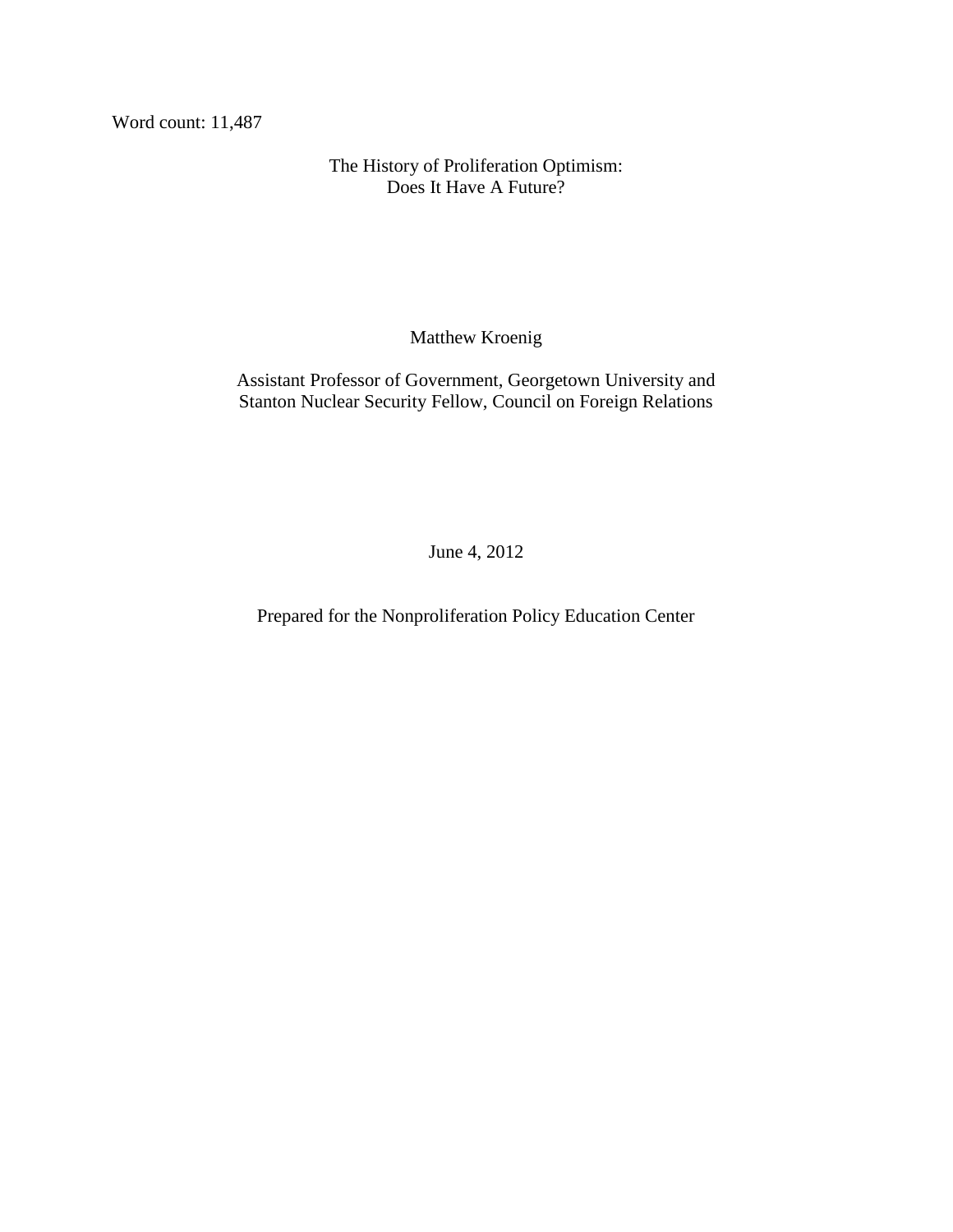Should we worry about the spread of nuclear weapons? At first glance, this might appear to be an absurd question. After all, nuclear weapons are the most powerful weapons ever created by man. A single nuclear weapon could vaporize large portions of a major metropolitan area, killing millions of people, and a full-scale nuclear war between superpowers could end life on Earth as we know it. For decades during the Cold War, the public feared nuclear war and postapocalyptic nuclear war scenarios became a subject of fascination and terror in popular culture. Meanwhile, scholars carefully theorized the dangers of nuclear weapons and policymakers made nuclear nonproliferation a top national priority. To this day, the spread of nuclear weapons to additional countries remains a foremost concern of U.S. leaders. Indeed, in his 2012 annual threat assessment to the U.S. Congress, Director of National Intelligence James Clapper argued that nuclear proliferation poses one of the greatest threats to U.S. national security.<sup>[1](#page-1-0)</sup>

Recently, however, academics have become more vocal in questioning the threat posed by the spread of nuclear weapons. Students of international politics known as "proliferation optimists" argue that the spread of nuclear weapons might actually be beneficial because it deters great power war and results in greater levels of international stability.<sup>[2](#page-1-1)</sup> Other scholars, whom I label "proliferation anti-obsessionists," maintain that nuclear proliferation is neither good nor bad, but irrelevant.<sup>[3](#page-1-2)</sup> They claim that nuclear weapons do not have any meaningful effect on international politics and that the past seventy years of world history would have been roughly the same had nuclear weapons never been invented. Some take this line of argument even further and argue that the only real problem is not the nuclear weapons themselves, but great

<span id="page-1-0"></span><sup>&</sup>lt;sup>1</sup> James Clapper. Director of National Intelligence. "Unclassified Statement for the Record on the Worldwide Threat Assessment of the US Intelligence Community for the Senate Select Committee on Intelligence." January 31, 2012.<br>
<sup>2</sup> See, for example, Kenneth Waltz, *Theory of International Politics* (New York: McGraw-Hill, 1979).

<span id="page-1-1"></span>

<span id="page-1-2"></span><sup>&</sup>lt;sup>3</sup> See, for example, John Mueller, *Atomic Obsession: Nuclear Alarmism from Hiroshima to Al-Qaeda* (New York: Oxford University Press, 2009).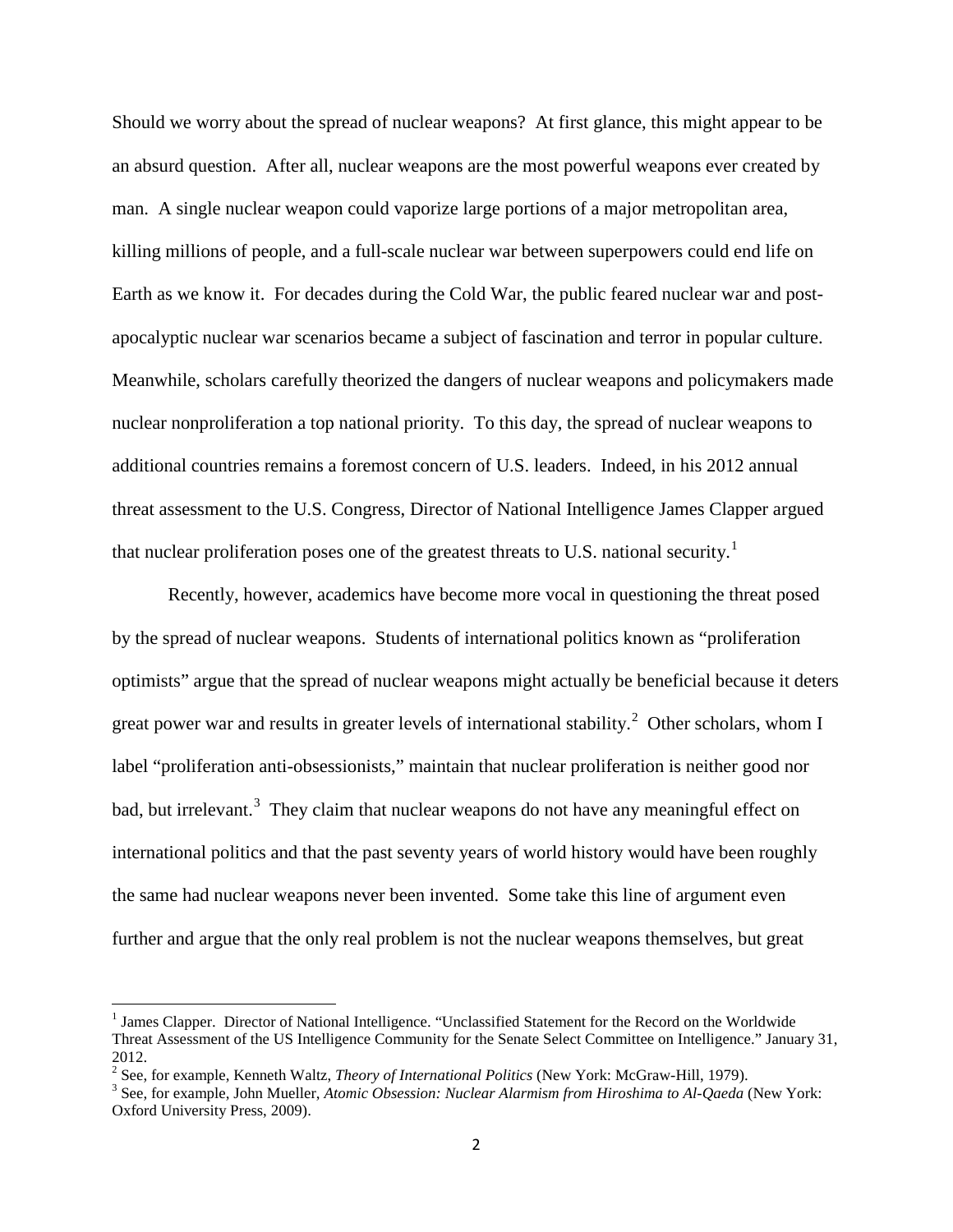power nonproliferation policy.<sup>[4](#page-2-0)</sup> They argue that the cure that countries like the United States implement in order to prevent other states from acquiring nuclear weapons is much worse than the disease of the spread of nuclear weapons itself.

While these arguments remain provocative, they are far from new. The idea that a few nuclear weapons are sufficient to deter a larger adversary and keep the peace has its origins in the early strategic thinking of the 1940s. Moreover, a critical review of this literature demonstrates that many of these arguments are much less sound than they initially appear. Indeed, both proliferation optimism and proliferation anti-obsessionism rest on internal logical contradictions.

In this essay, I argue that the spread of nuclear weapons poses a grave threat to international peace and to U.S. national security. Scholars can grab attention by making counterintuitive arguments about nuclear weapons being less threatening than power holders believe them to be, but their provocative claims cannot wish away the very real dangers posed by the spread of nuclear weapons. The more states that possess nuclear weapons, the more likely we are to suffer a number of devastating consequences including: nuclear war, nuclear terrorism, global and regional instability, constrained U.S. freedom of action, weakened alliances, and the further proliferation of nuclear weapons. While it is important not to exaggerate these threats, it would be an even greater sin to underestimate them and, as a result, not take the steps necessary to combat the spread of the world's most dangerous weapons.

The essay proceeds in three parts. First, I provide a critical review of the proliferation optimism literature, including a careful consideration of the argument's historical origins. Next, I detail the various threats posed by nuclear proliferation, supported by nuclear deterrence theory, historical evidence, and frequently illustrated with a discussion of a case currently on the

<span id="page-2-0"></span> $<sup>4</sup>$  Ibid.</sup>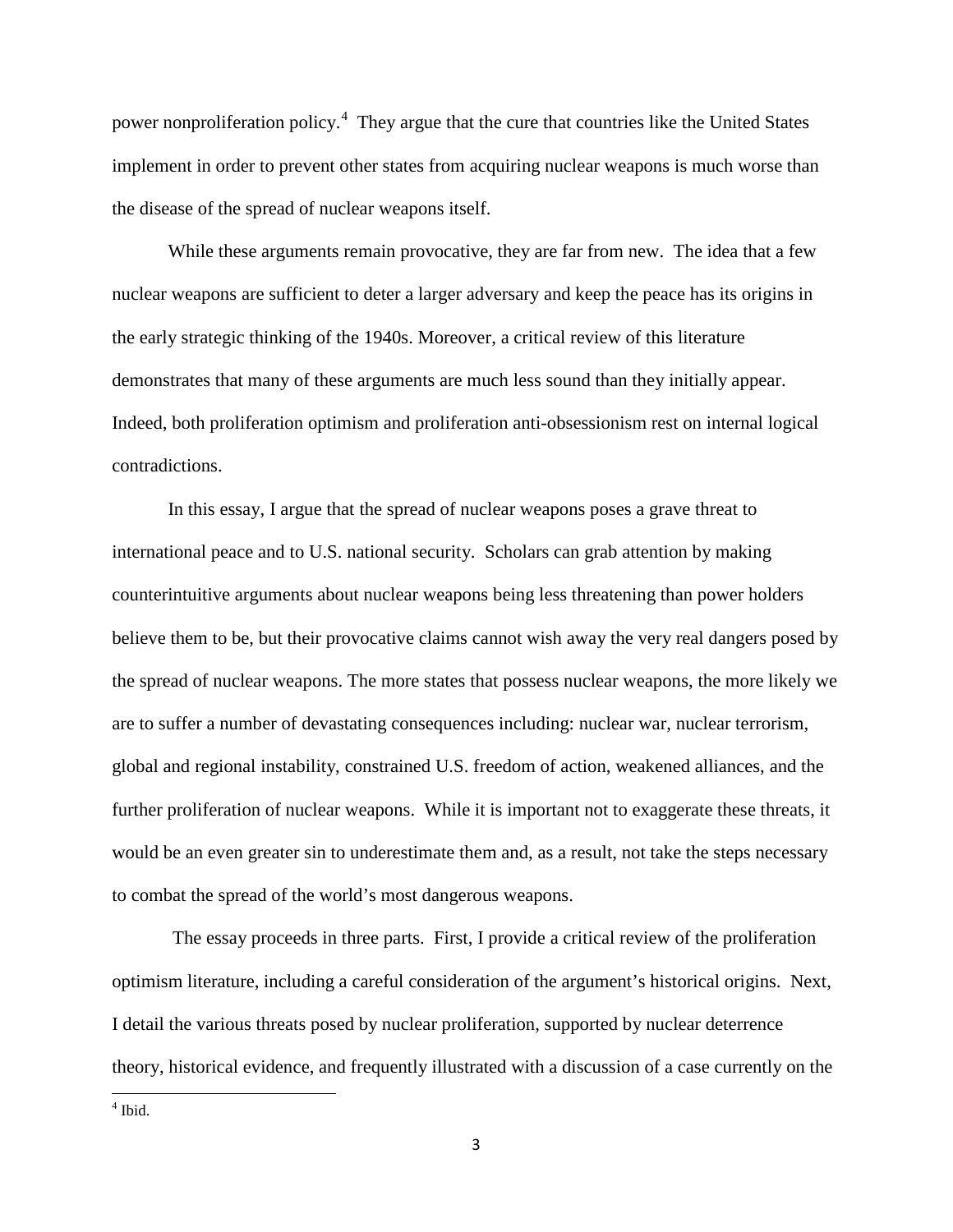minds of nonproliferation officials: Iran's rapidly advancing nuclear program. I conclude with an implication of my analysis for the scholarly study of nuclear proliferation and for U.S. nonproliferation policy.

# **An Intellectual History of Proliferation Optimism**

Many of the key pillars of proliferation optimism arguments made today can be found in early Cold War debates about nuclear strategy. These pillars include the ideas that a small nuclear arsenal capable of targeting an enemy's cities is sufficient for deterring a powerful adversary and that nuclear wars, because they would be so devastating for everyone involved, will never be fought. These ideas stood in stark contrast to other strands of deterrence thinking that emphasized counterforce targeting, nuclear vulnerability, nuclear brinkmanship, inadvertent and accidental nuclear escalation, and limited nuclear wars.<sup>[5](#page-3-0)</sup> It is noteworthy that some the most influential early advocates of minimum deterrence and proliferation optimism (indeed, as we will see below, these ideas are mutually reinforcing) cannot truly be understood without reference to the parochial interests and resource-constrained environments in which the strategic thinkers who developed them operated.

Early Academic writing: Shortly after the first use of nuclear weapons on Hiroshima and Nagasaki, U.S. strategists began to grapple with the question of what the atomic bomb meant for international peace and security. The first answer given is one that presaged the contemporary

<span id="page-3-0"></span><sup>5</sup> On the evolution of nuclear strategy, see Lawrence Freedman. *The Evolution of Nuclear Strategy* (New York: Palgrave Macmillan, 2003)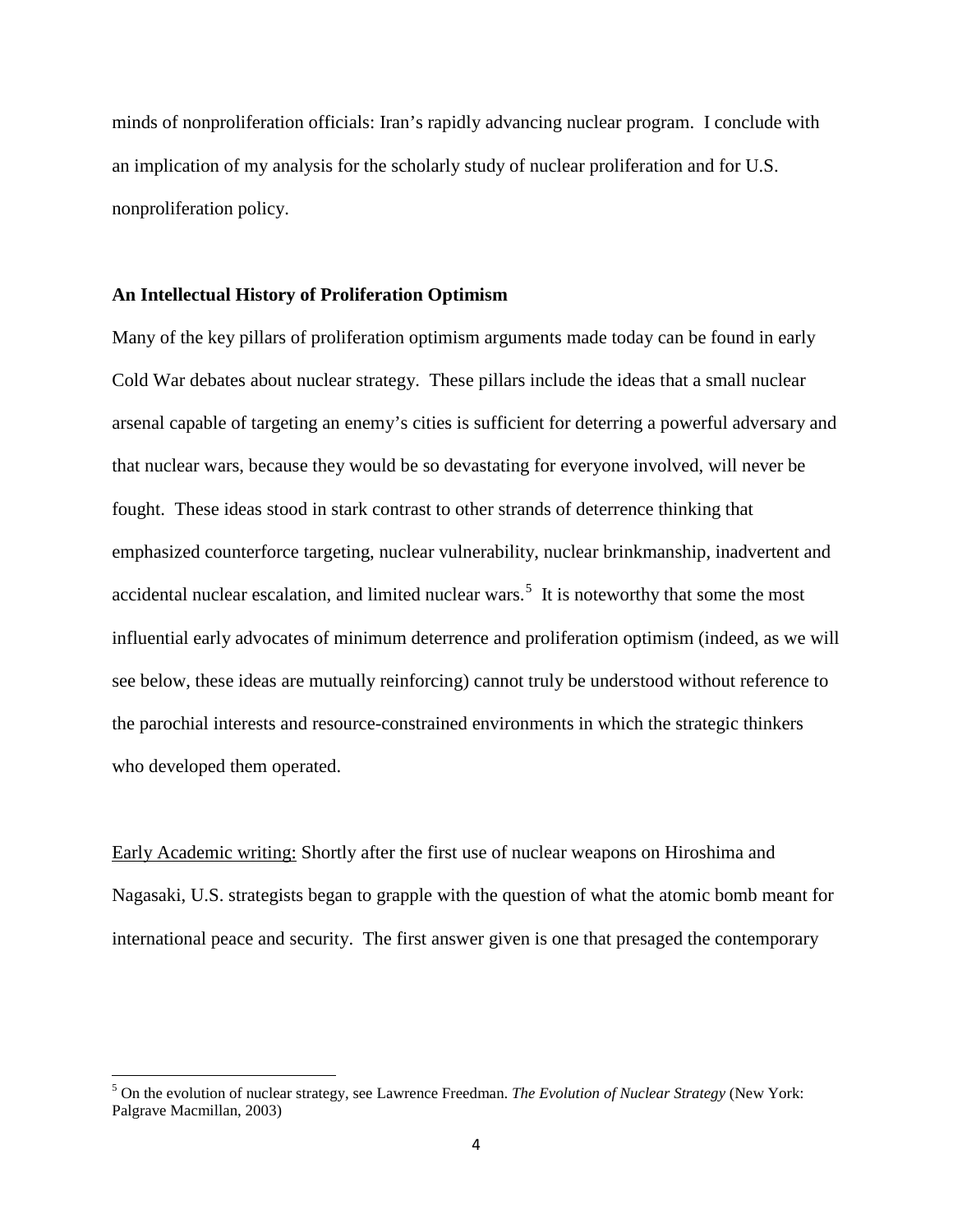proliferation optimism literature, namely, that nuclear weapons are an "absolute weapon" that are terrifyingly destructive, invulnerable to enemy attack, and that render great power war obsolete.<sup>[6](#page-4-0)</sup>

Perhaps the first person to articulate this position was University of Chicago economist Jacob Viner in a speech to the American Philosophical Society in Philadelphia on November 16, 1945 – just months after the first use of nuclear weapons on Hiroshima and Nagasaki.<sup>[7](#page-4-1)</sup> In the speech, Viner argued that counterforce nuclear targeting would be useless and splendid first strikes impossible. In doing so, he laid the basis for subsequent claims about a minimum nuclear posture being sufficient to deter a more powerful adversary. Viner argued, "the atomic bomb, unlike battleships, artillery, airplanes, and soldiers, are not an effective weapon against its own kind. A superior bomb cannot neutralize the inferior bomb of an enemy." Viner went on to argue that the awesome destructive power of nuclear weapons would induce great caution in leaders and possibly produce peace among the major powers. In his words, "the universal recognition that if war does break out, there can be no assurance that the atomic bombs will not be resorted to may make statesmen and people determined to avoid war even where in the absence of the atomic bomb, they would regard it as the only possible procedure under the circumstances for resolving a dispute or a clash of interests."[8](#page-4-2)

The proliferation optimism position received further elaboration a few months later in Bernard Brodie's classic book *The Absolute Weapon*. [9](#page-4-3) In great detail, Brodie explained the basic features of the minimum deterrence and proliferation optimism position. He argued that nuclear weapons are invulnerable, ruling out the possibility of an enemy launching a disarming first

<span id="page-4-0"></span><sup>6</sup> See, for example, Bernard Brodie, *The Absolute Weapons: Atomic Power and World Order* (New York: Harcourt Brace Jovanovich, 1946).

<span id="page-4-1"></span> $<sup>7</sup>$  Jacob Viner, "The Implications of the Atomic Bomb for International Relations," Proceedings of the American</sup> Philosophical Society, delivered November 16, 1945.

<span id="page-4-2"></span> $8$  Ibid.

<span id="page-4-3"></span><sup>9</sup> Bernard Brodie, *The Absolute* Weapon, 1946.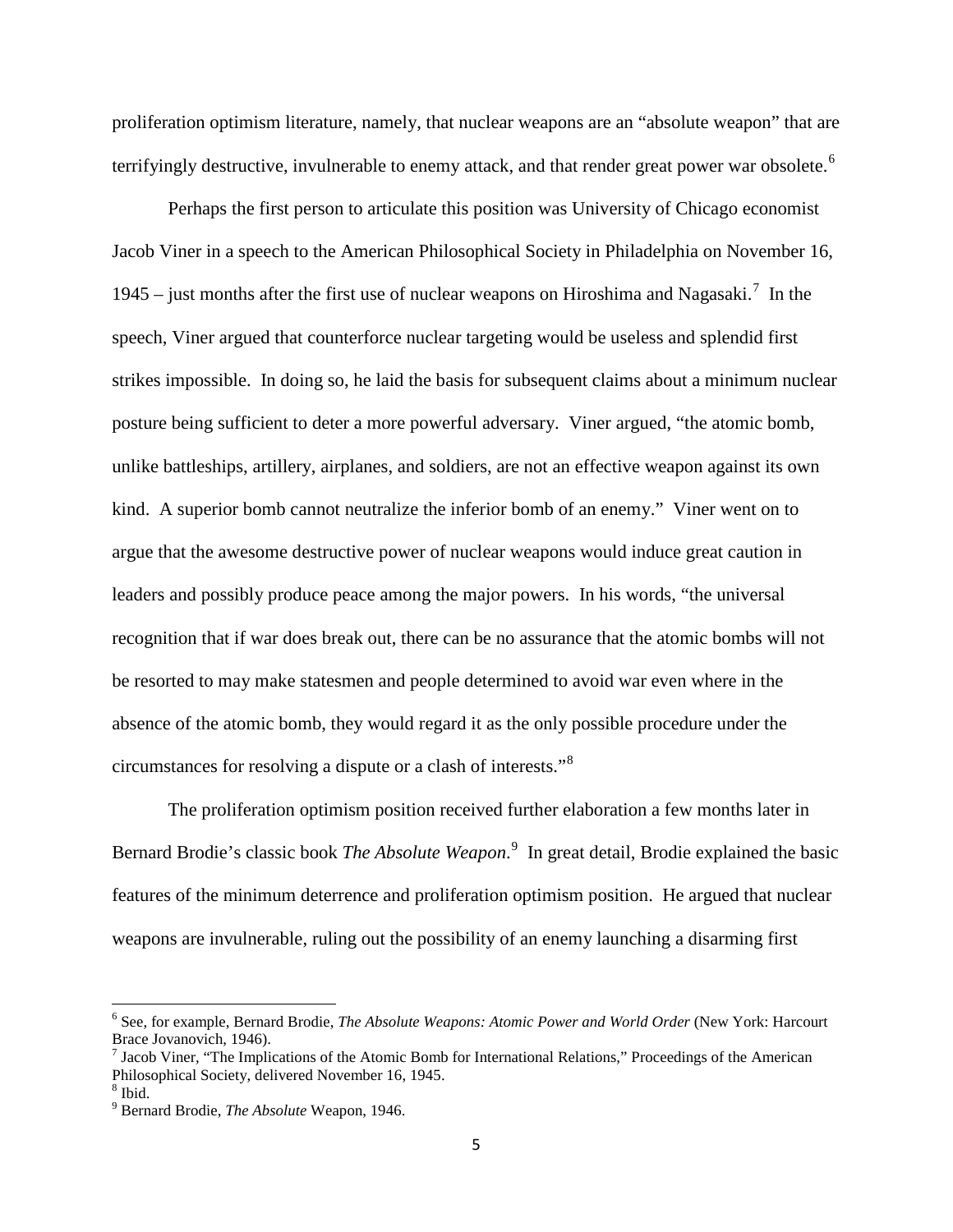strike. He also claimed that nuclear weapons have such terrifying effects that they would make war too costly to wage, potentially leading to peace. In his most oft-quoted line, Brodie declared, "Thus far the chief purpose of our military establishment has been to win wars. From now on its chief purpose must be to avert them."<sup>[10](#page-5-0)</sup>

The optimism position was quickly countered, however, in what would become the first incarnation of the optimism-pessimism debate, predating the now-famous Waltz-Sagan debate by over thirty years.<sup>[11](#page-5-1)</sup> Beginning with a series of basing studies done for the Department of Defense, Albert Wohlstetter, an American strategist working at the Rand Corporation in Santa Monica, California, argued that nuclear weapons are not as invulnerable as they appeared to optimists like Brodie. Rather, he argued that the "balance of terror" that optimists had written so eloquently about, was actually quite "delicate."<sup>12</sup> He demonstrated that U.S. nuclear forces were potentially vulnerable to a Soviet first strike and that this vulnerability could tempt Moscow to launch a nuclear war. His study led to a number of improvements in the survivability of U.S. nuclear forces, including the moving of U.S. air bases beyond the range of Soviet bombers and the hardening of ballistic missile silos.

Wohlstetter's study also undermined a key pillar of proliferation optimism. If nuclear forces were potentially vulnerable, encouraging an enemy nuclear attack, it was not a great leap to argue that the spread of nuclear weapons would not necessarily lead to peace. Just as a belief in minimum deterrence supports the idea of a nuclear peace, attention to nuclear vulnerability and counterforce nuclear war necessarily leads to proliferation pessimism. Indeed, it is difficult to find analysts who simultaneously believe that nuclear posture matters and that the spread of

<span id="page-5-1"></span><span id="page-5-0"></span><sup>&</sup>lt;sup>10</sup> Ibid.<br><sup>11</sup> Scott D. Sagan and Kenneth N. Waltz, *The Spread of Nuclear Weapons: A Debate* (New York: W.W. Norton, 1997).

<span id="page-5-2"></span><sup>&</sup>lt;sup>12</sup> Albert Wohlstetter, "The Delicate Balance of Power," Santa Monica, CA: Rand Corporation, 1958.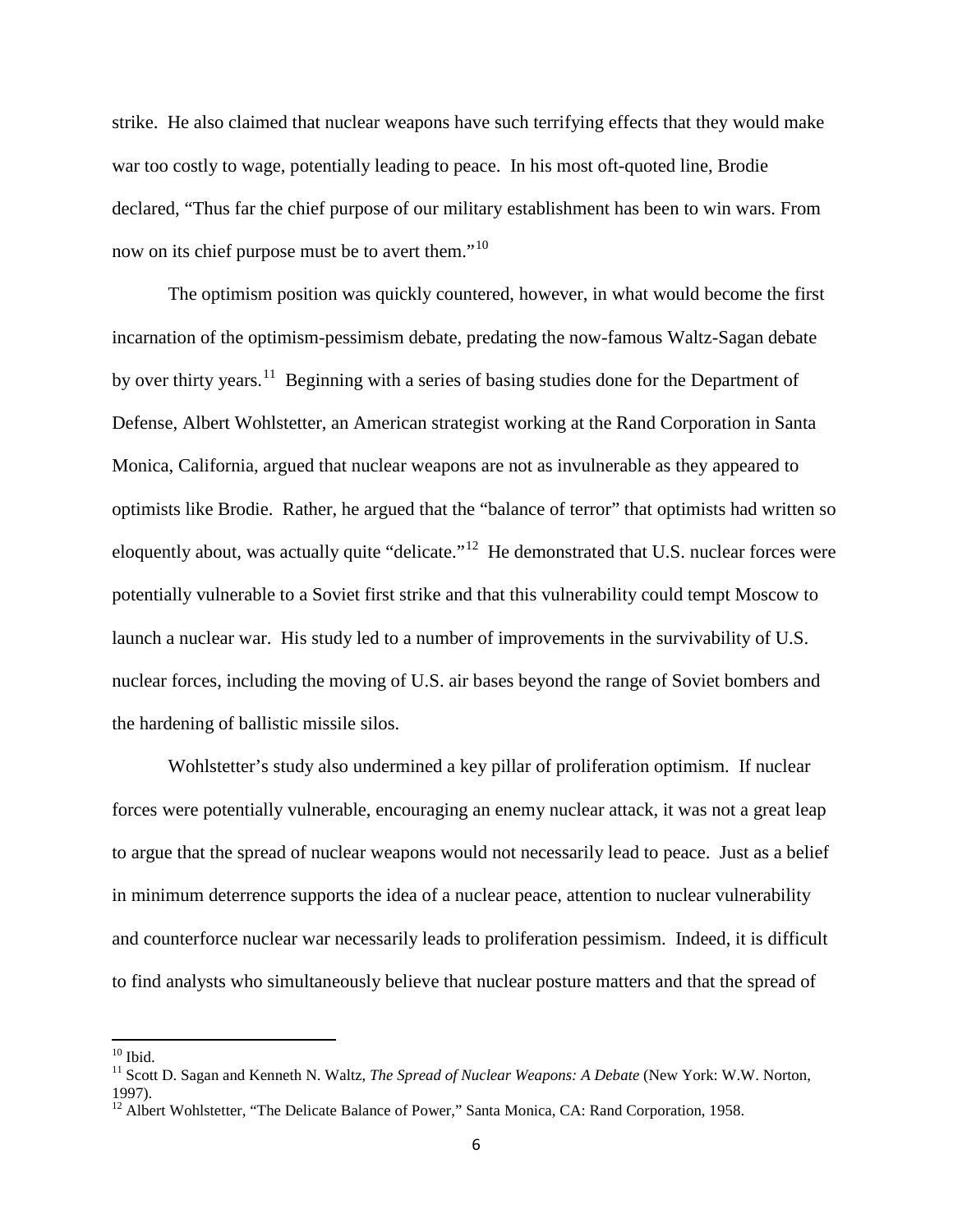nuclear weapons necessarily leads to peace. It should come as no surprise, therefore, that Albert Wohlstetter was a proliferation pessimist. In subsequent writing, Wohlstetter catalogued the potential downsides of nuclear proliferation for U.S. interests, even if nuclear weapons spread to friendly states, such as America's NATO allies.<sup>13</sup> First, he identified nuclear war as a potential problem. A few nuclear weapons would not be enough for deterrence, but rather "The problem of deterring a major power requires a continuing effort because the requirements for deterrence will change with the counter-measures taken by the major power."<sup>14</sup> But, if that investment was not made, deterrence could fail and nuclear war could result. Second, Wohlstetter worried that the spread of nuclear weapons within the NATO alliance would undermine alliance cohesion by making the allied states less interdependent. Third, Wohlstetter forecasted that the spread of nuclear weapons would lead to the further spread of nuclear weapons. He criticized U.S. decision makers for calculating the pros and cons of nuclear proliferation to an "Nth" state without also figuring in the potential negative consequences of what he called the " $N+1$ " problem."<sup>[15](#page-6-2)</sup>

The optimism-pessimism debate did not remain relegated to the ivory tower for long, however. Shortly thereafter, powerful players in government began adapting the ideas of proliferation to fit their strategic circumstances and to advance their parochial interests.

The French *Force de Frappe*: In 1960, France entered the nuclear club with its first nuclear test.[16](#page-6-3) French leaders, including President Charles de Gualle, did not believe that France could

<span id="page-6-0"></span><sup>&</sup>lt;sup>13</sup> Albert Wohlstetter, "Nuclear Sharing: NATO and the N+1 Country," *Foreign Affairs*, Vol. 39, No. 3 (April 1961) p. 355-387.<br><sup>14</sup> Ibid.

<span id="page-6-3"></span>

<span id="page-6-2"></span><span id="page-6-1"></span><sup>&</sup>lt;sup>15</sup> Ibid.<br><sup>16</sup> On France's nuclear program, see Lawrence Scheinman. *Atomic Energy Policy in France under the Fourth Republic* (Princeton University Press, 1965).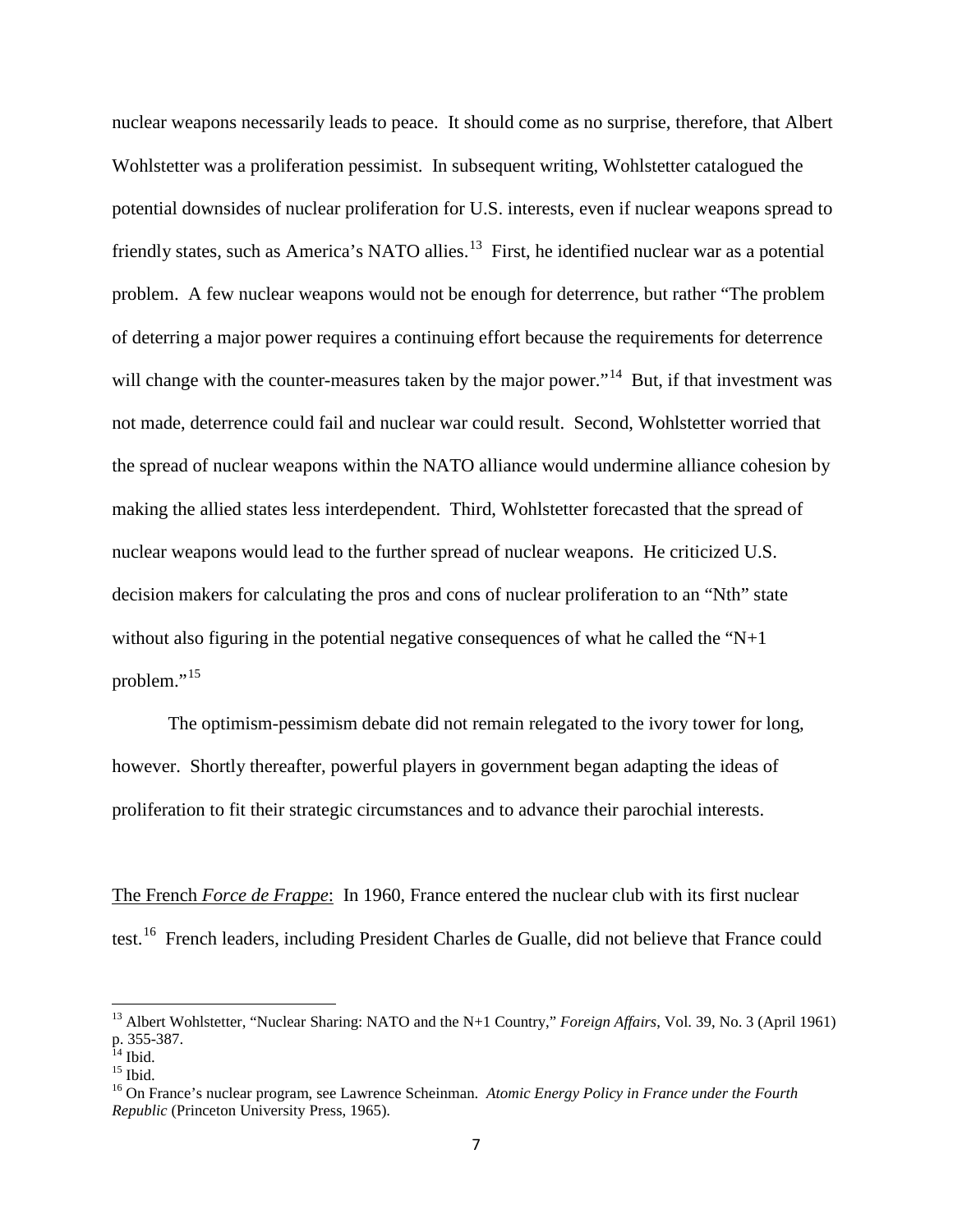rely on the United States and NATO to provide for France's security. As de Gualle would famously ask, would Washington really be willing to trade New York for Paris in a nuclear war? France, therefore, acquired an indigenous nuclear weapons capability that would allow Paris to pursue a more independent foreign policy. Having developed the bomb, French strategic and military thinkers were soon confronted with a new problem: how would they use their nuclear weapons? In the early and mid-1960s, therefore, France began developing a nuclear doctrine.

At the same time that U.S. and Soviet thinkers began articulating the aspects of nuclear doctrine that would come to characterize the superpower nuclear competition throughout the Cold War (counterforce nuclear targeting, limited nuclear options, the importance of assured destruction, the advantages provided by nuclear superiority over rivals, and the pursuit of active and passive defenses), France, a medium power operating with fewer resources than the superpowers, was compelled to develop a more modest nuclear strategy. In large part due to its limited means, France eschewed the warfighting strategies of the superpowers and instead developed a minimal deterrent doctrine, in which French military planners aimed to be able to threaten significant damage against Soviet cities in the event of a Soviet invasion of France.<sup>[17](#page-7-0)</sup>

Unlike the superpowers, France did not have the luxury of working down from strategy to capabilities, but instead had to work backwards, developing a strategy around given capabilities. As French strategic thinker Colonel Pierre-Marie Gallois put it, France pursued a nuclear "strategy of the means."<sup>18</sup> In the words of de Gaulle, "we do not have the ambition to make a force as powerful as those of the Americans or Soviets, but a force proportionate to our

<span id="page-7-0"></span> $17$  For a thorough discussion of the development of French nuclear strategy, see Bruno Tertais, "Destruction" Assuree: The Origins and Development of French Nuclear Strategy, 1945-1982," in Henry D. Sokolski ed., *Getting MAD: Nuclear Mutual Assured Destruction, Its Origins and Practice* (Carlisle, PA: Strategic Studies Institute, 2004).

<span id="page-7-1"></span><sup>18</sup> Ibid, p. 95.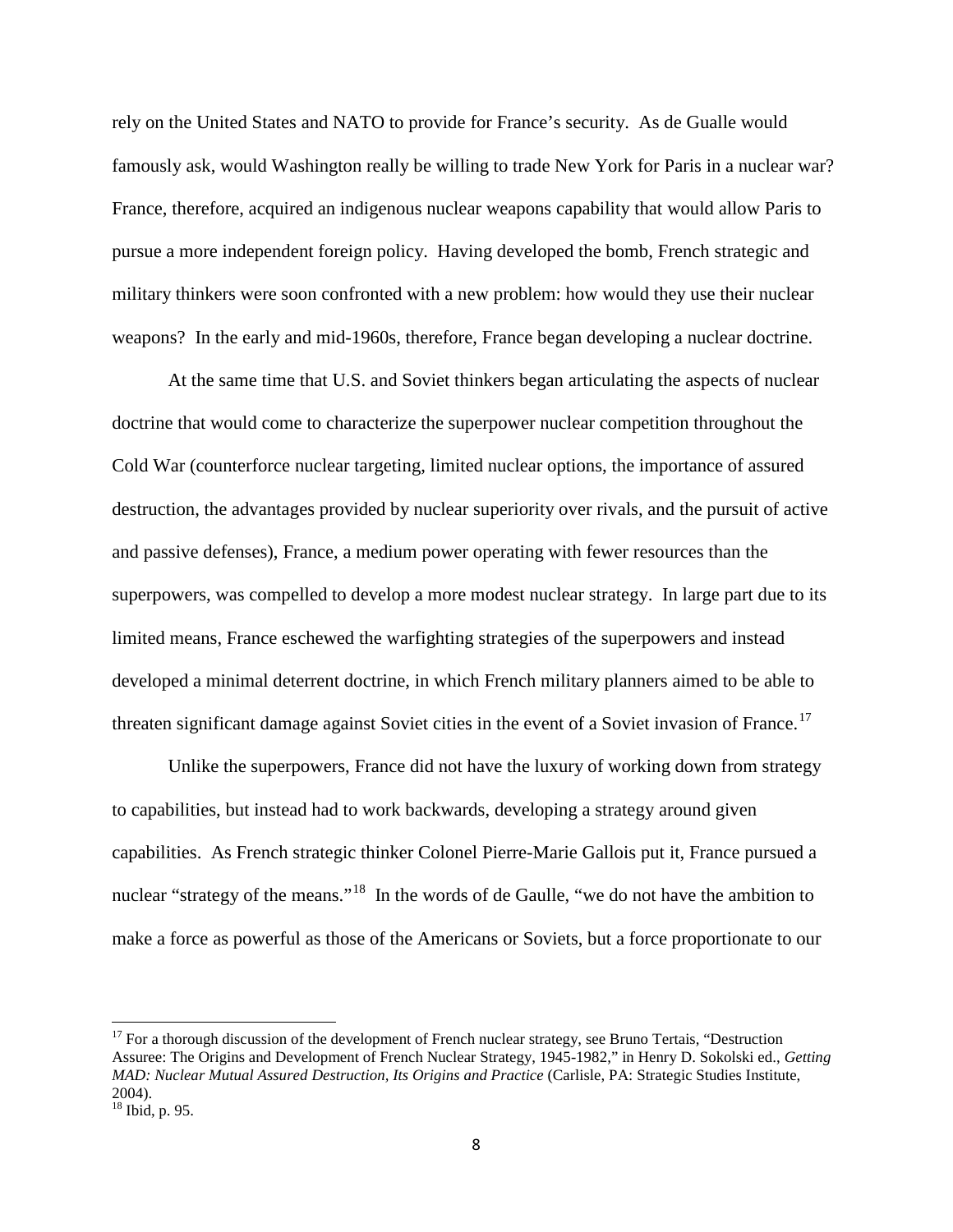means, our needs, and our size."<sup>19</sup> Accordingly, the key pillars of French doctrine reflected France's resource constraints. "Deterrence of the strong by the weak" was the belief that a small state can deter a much larger adversary as long as the smaller state has the ability to conduct a nuclear attack against the larger state's cities.<sup>[20](#page-8-1)</sup> "Sufficiency" was the idea that a small number of nuclear weapons was sufficient for deterrence and that anything more was overkill.<sup>21</sup>

France's small size and lack of strategic depth prevented it from adopting the warfighting postures of the superpowers. As Gallois put it, "France has nothing to cede that would not be herself."<sup>22</sup> France's vulnerability, therefore, demanded that France launch an immediate and full-scale nuclear attack on an adversary at the initiation of hostilities. Unable to build a large enough arsenal to maintain an assured destruction capability against the Soviet Union, France aimed only, according to Gallois, to "tear an arm" off the aggressor.<sup>[23](#page-8-4)</sup> While U.S. secretary of Defense Robert McNamara famously assessed that destroying large portions of the Soviet population and economy was necessary to deter Moscow, French thinkers thought that the Soviet Union could be deterred if France could inflict damage on the Soviet Union roughly equivalent to the destruction of the entire country of France. In the words of one French official, "French nuclear forces have been calculated to permit reaching a population of the adversary of the same order as that of our own country. If France were destroyed, our adversary would lose the equivalent of France."<sup>24</sup> A lack of adequate delivery vehicles also prevented France from following a counterforce strategy. France's plans for the development of a land-based ICBM were canceled due to their expense, leaving Paris with a countervalue option only. As strategist

<span id="page-8-3"></span><span id="page-8-2"></span>

<span id="page-8-1"></span><span id="page-8-0"></span><sup>&</sup>lt;sup>19</sup> Ibid, p. 86<br><sup>20</sup> Ibid, p. 64.<br><sup>21</sup> Ibid, p. 86.<br><sup>21</sup> Ibid, p. 86.<br><sup>22</sup> Pierre Marie Gallois, Le Sablier du Siecle: memoires (Lausanne: L'Age d'homme, 1999), p. 402.<br><sup>23</sup> Tertais, p. 83.<br><sup>24</sup> Ibid, p. 82.

<span id="page-8-4"></span>

<span id="page-8-5"></span>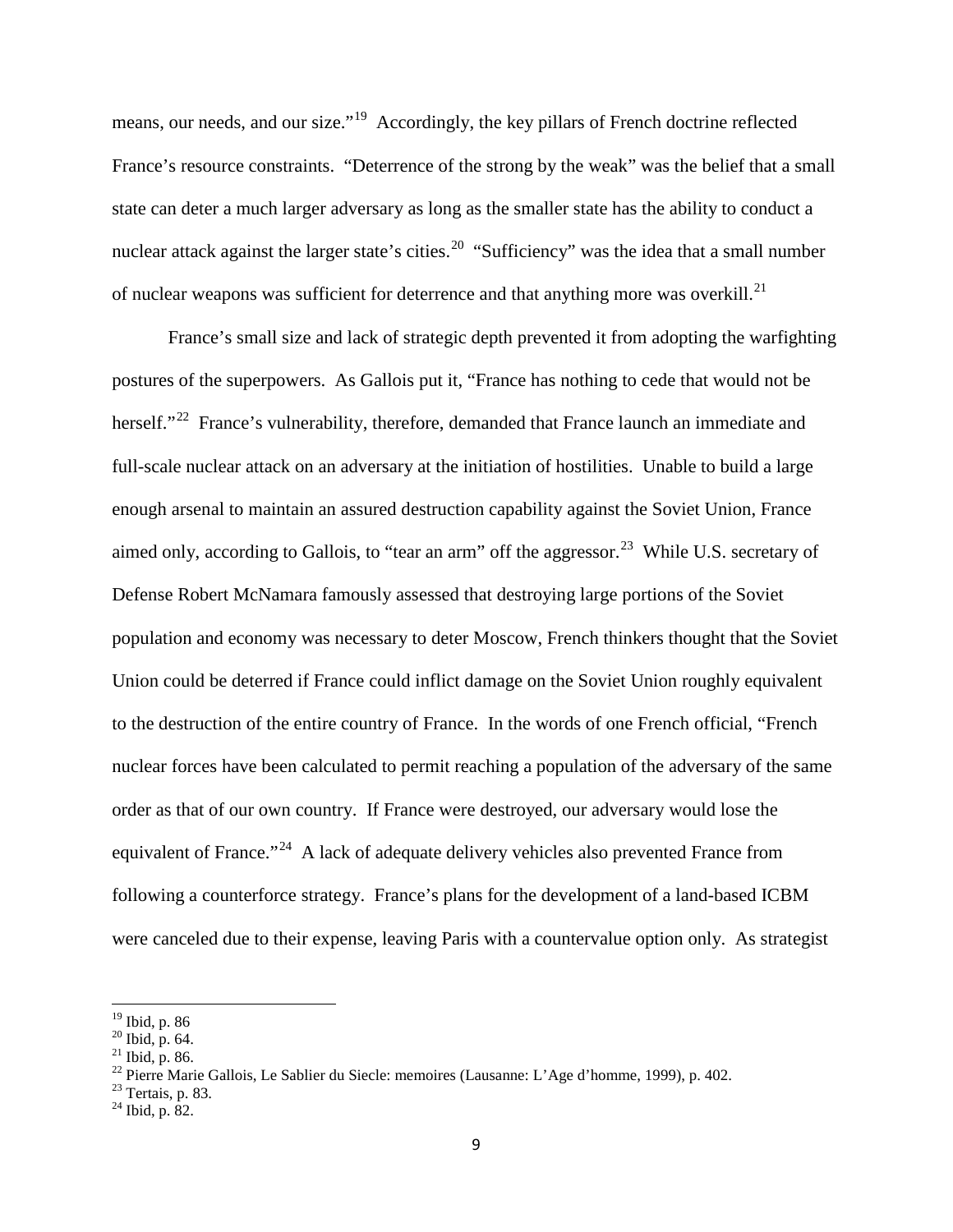Raymond Barre described, "it was the less costly option…France, a medium-sized nation with limited resources, cannot pretend seeking parity with the two great nuclear powers. The only way which is opened to us is that of the current strategy."<sup>25</sup>

Like proliferation optimists on the other side of the Atlantic, French strategists believed that if a small nuclear arsenal in France could deter the Soviet Union, then the spread of nuclear weapons elsewhere could have a pacifying effect on international politics more broadly. As Gallois argued, a nuclear arsenal "increases the risk, counsels discretion, and consequently strengthens the strategy of dissuasion. As atomic armament grows more widespread…the notion of dissuasion will also become more common, each nation practicing it according to its means...It will not be long before we may have to give up war altogether."<sup>[26](#page-9-1)</sup>

Unsurprisingly, pessimists in the United States were skeptical of French strategy and doctrine. Albert Wholstetter assessed that if the United States struggled to develop a survivable nuclear arsenal capable of deterring the Soviet Union, then the French did not stand a chance of developing a truly independent deterrent capability. At the end of the day, thought Wolhstetter, "The burden of deterring a general war as distinct from limited wars is still likely to be on the United States and therefore, so far as our allies are concerned, on the alliance."<sup>[27](#page-9-2)</sup>

In sum, the notion that a few nuclear weapons would be sufficient to deter great power war was warmly welcomed and advocated by strategic thinkers in Paris. Once it became a nuclear weapon state, France's resource-constrained environment did not permit it to adopt anything other than a minimum deterrent posture. France was not the only place, however, where nuclear doctrines emphasizing minimum deterrence were developed in response to the available means.

<span id="page-9-1"></span><span id="page-9-0"></span><sup>&</sup>lt;sup>25</sup> Ibid, p. 96.<br><sup>26</sup> Pierre Marie Gallois, *Stratégie de l'âge nucléaire* (Paris: François-Xavier de Guibert, 1960).<br><sup>27</sup> Albert Wholstetter, "Nuclear sharing," 1961.

<span id="page-9-2"></span>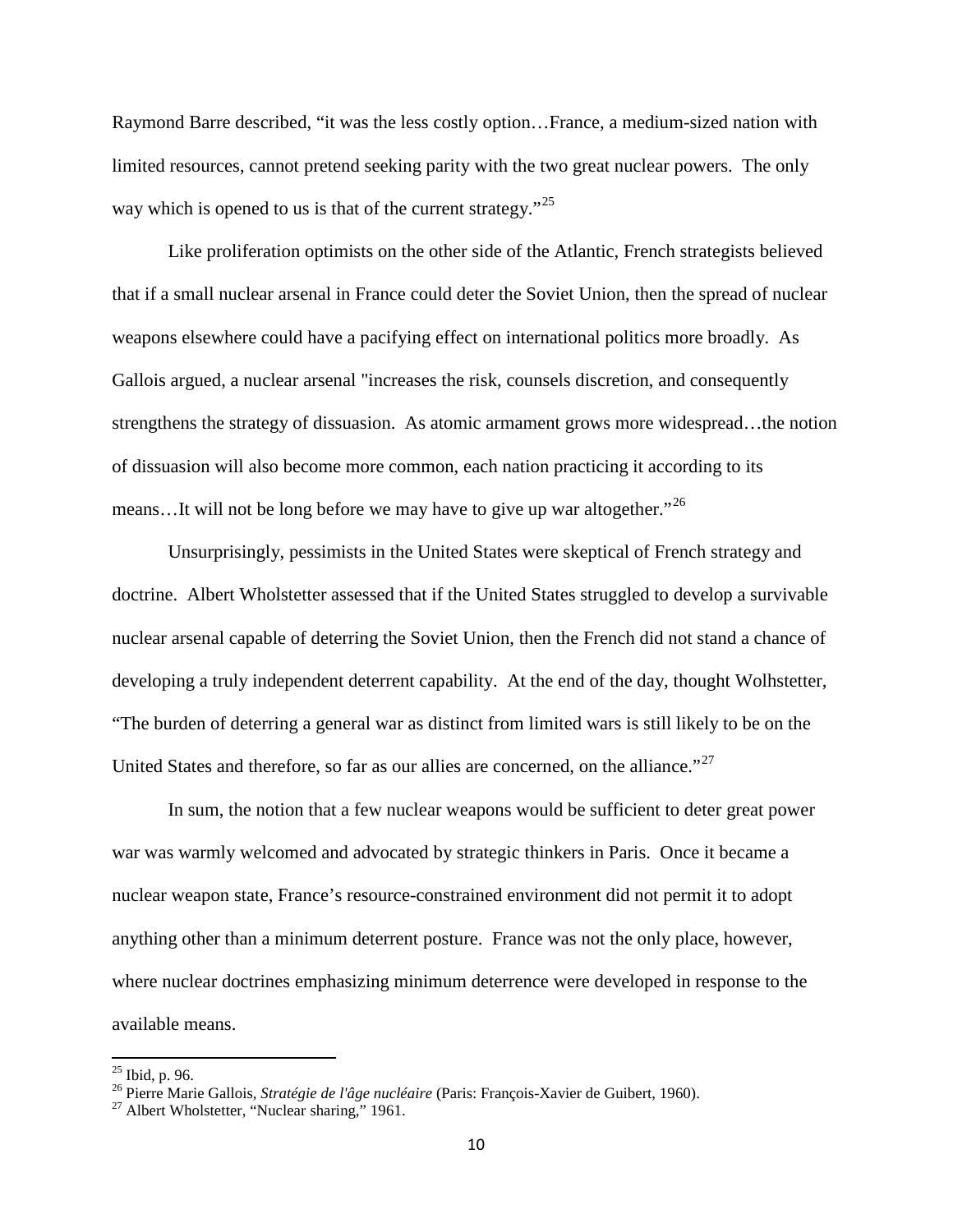#### Polaris:

In the late 1950s and early 1960s, a similar minimum deterrence strand was developing among U.S. nuclear strategists.<sup>[28](#page-10-0)</sup> Like in France, circumstances would compel military planners, this time in the U.S. Navy, to argue that a few nuclear weapons would be sufficient to deter a more powerful foe, paving the way for proliferation optimists that would follow in their footsteps.

In the early stages of the Cold War, the U.S. Navy was the only major U.S. military service cut out of the strategic nuclear mission. This would have major implications for service budgets and inter-service rivalries as nuclear capabilities were of paramount importance in the Cold War's superpower rivalry and the Navy desired a foothold in the nuclear game. The Navy sought to edge its way into a role by developing "super carriers," aircraft carriers large enough for nuclear-armed fighters to take off and land, but the program was cancelled by President Truman in 1949 for budgetary reasons.

Then, in the mid-1950s, under the leadership of Admiral Arleigh Burke, the Navy began developing the innovative *Polaris* submarine launch ballistic missile system (SLBM). *Polaris*  provided the Navy with a nuclear role. Indeed, Burke argued that Polaris's unique advantages, such as greater survivability, made it a candidate to replace the more vulnerable fixed ICBMs operated by the Air Force.

Critics in other services soon countered, however, that SLBMs did not meet the requirements of U.S. nuclear strategy. SLBMs, unlike bombers and land-based ICBMs, were not accurate enough to engage in counterforce targeting. Moreover, submarines could not carry sufficient firepower to guarantee an assured destruction capability against the Soviet Union.

<span id="page-10-0"></span> $^{28}$  This section draws heavily from Harvey M. Sapolsky, "The U.S. Navy's Fleet Ballistic Missile Program and Finite Deterrence," in Henry D. Sokolski, *Getting MAD: Nuclear Mutual Assured Destruction, Its Origins and Practice* (Carlisle, PA: Strategic Studies Institute, 2004).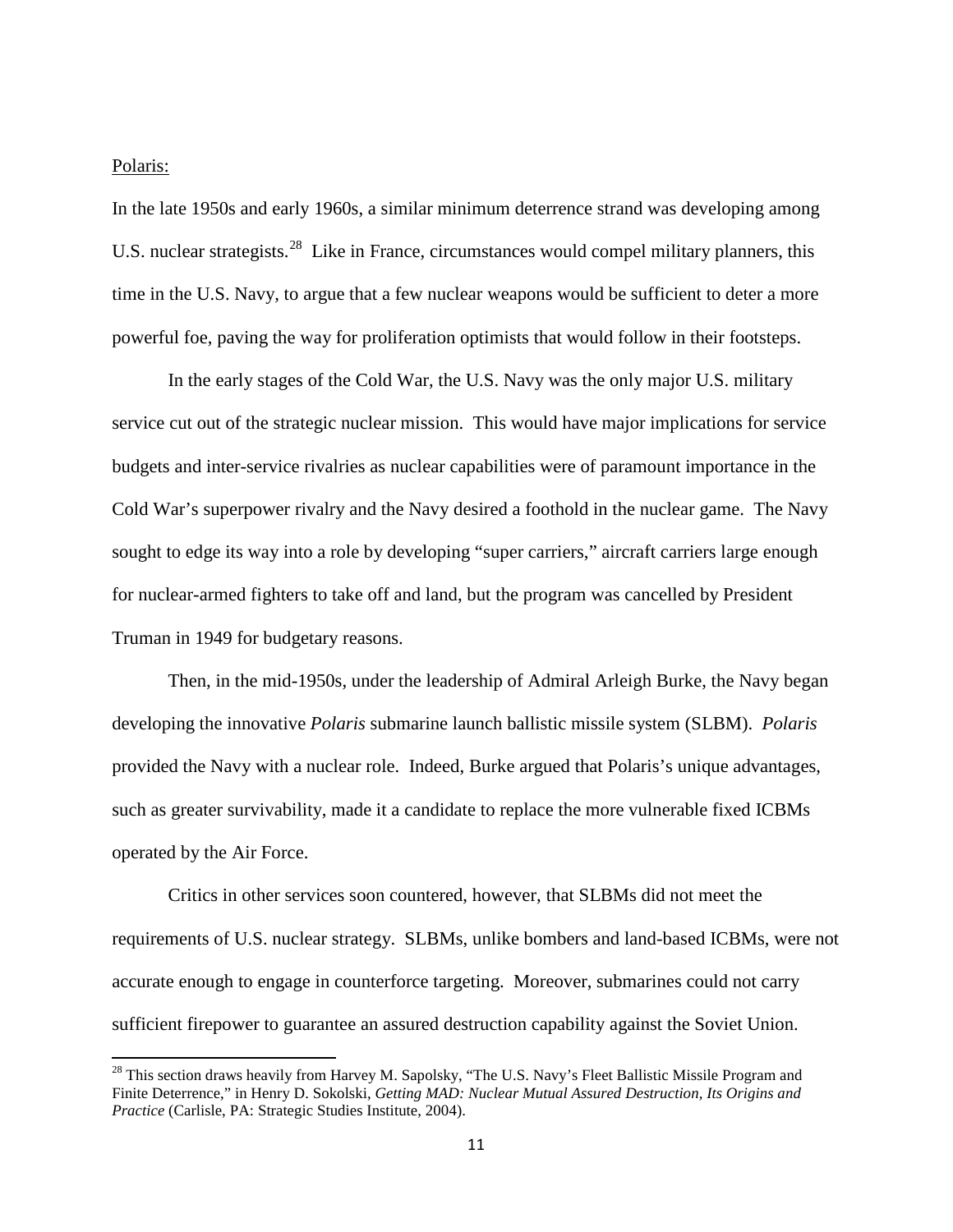The Navy could not credibly argue that Polaris had capabilities that it did not have, but they could, and did, challenge the prevailing logic of deterrence. In a prize-winning essay, Paul Bracken, a Naval commander working under Burke coined the term "finite deterrence." Bracken, and eventually Burke, argued that the massive nuclear attacks and counterforce targeting envisioned by the Air Force and the Army were unnecessary. Rather, they claimed that a few survivable nuclear weapons capable of destroying enemy soft targets – the precise capabilities provided by Polaris – were sufficient for deterrence.

In the end, Burke and the Navy lost the bureaucratic battle. While SLBMs became a central element of U.S. nuclear force structure, they did not replace bombers and ICBMs. Arguments about maintaining superiority across the entire spectrum of capabilities were more persuasive in the context of a heating up Cold War. Nevertheless, the ideas of "finite" and "minimum deterrence," developed by Bracken and Burke, motivated in no small part, to advance the Navy's position in an inter-service competition are alive and well today in the writings of academic proliferation optimists.

Proliferation Optimism: Proliferation optimism was revived in the academy in Kenneth Waltz's 1979 book, *Theory of International Politics*. [29](#page-11-0) In this, and subsequent works, Waltz argued that the spread of nuclear weapons has beneficial effects on international politics. He maintained that states, fearing a catastrophic nuclear war, will be deterred from going to war with other nucleararmed states. As more and more states acquire nuclear weapons, therefore, there are fewer states against which other states will be willing to wage war. The spread of nuclear weapons, according to Waltz, leads to greater levels of international stability. Looking to the empirical record, he argued that the introduction of nuclear weapons in 1945 coincided with an

<span id="page-11-0"></span><sup>29</sup> Waltz, *Theory of International Politics*, 1979.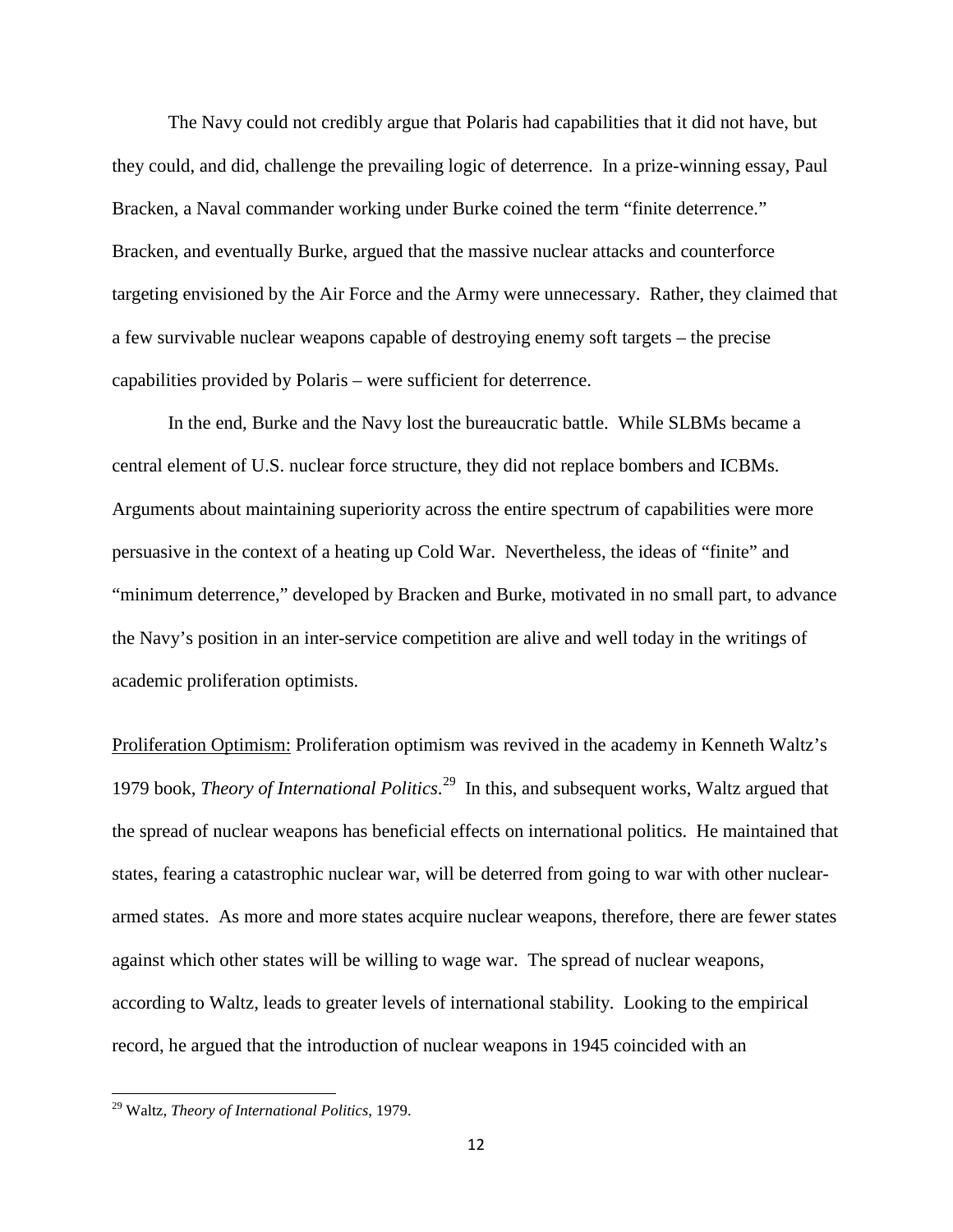unprecedented period of peace among the great powers. While the United States and the Soviet Union engaged in many proxy wars in peripheral geographic regions during the Cold War, they never engaged in direct combat. And, despite regional scuffles involving nuclear-armed states in the Middle East, South Asia, and East Asia, none of these conflicts resulted in a major theater war. This lid on the intensity of conflict, according to Waltz, was the direct result of the stabilizing effect of nuclear weapons.

Following in the path blazed by the strategic thinkers reviewed above, Waltz argued that the requirements for deterrence are not high. He argued that, contrary to the behavior of the Cold War superpowers, a state need not build a large arsenal with multiple survivable delivery vehicles in order to deter its adversaries. Rather, he claimed that a few nuclear weapons are sufficient for deterrence. Indeed, he went even further, asserting that any state will be deterred even if it merely suspects its opponent *might* have a few nuclear weapons because the costs of getting it wrong are simply too high.

Not even nuclear accident is a concern according to Waltz because leaders in nucleararmed states understand that if they ever lost control of nuclear weapons, resulting in an accidental nuclear exchange, the nuclear retaliation they would suffer in response would be catastrophic. Nuclear-armed states, therefore, have strong incentives to maintain control of their nuclear weapons. Not even new nuclear states, which lack experience managing nuclear arsenals, would ever allow nuclear weapons to be used or to fall into the wrong hands.

Following Waltz, many other scholars advanced arguments in the proliferation optimism school. For example, Bruce Bueno de Mesquite and William Riker explore the "merits of selective nuclear proliferation."<sup>[30](#page-12-0)</sup> John Mearsheimer made the case for a "Ukrainian nuclear"

<span id="page-12-0"></span> $30$  Bruce Bueno de Mesquita and William H. Riker. "An Assessment of the Merits of Selective Nuclear Proliferation." *Journal of Conflict Resolution*. Vol. 26, No. 2. (June 1982), p. 283-306.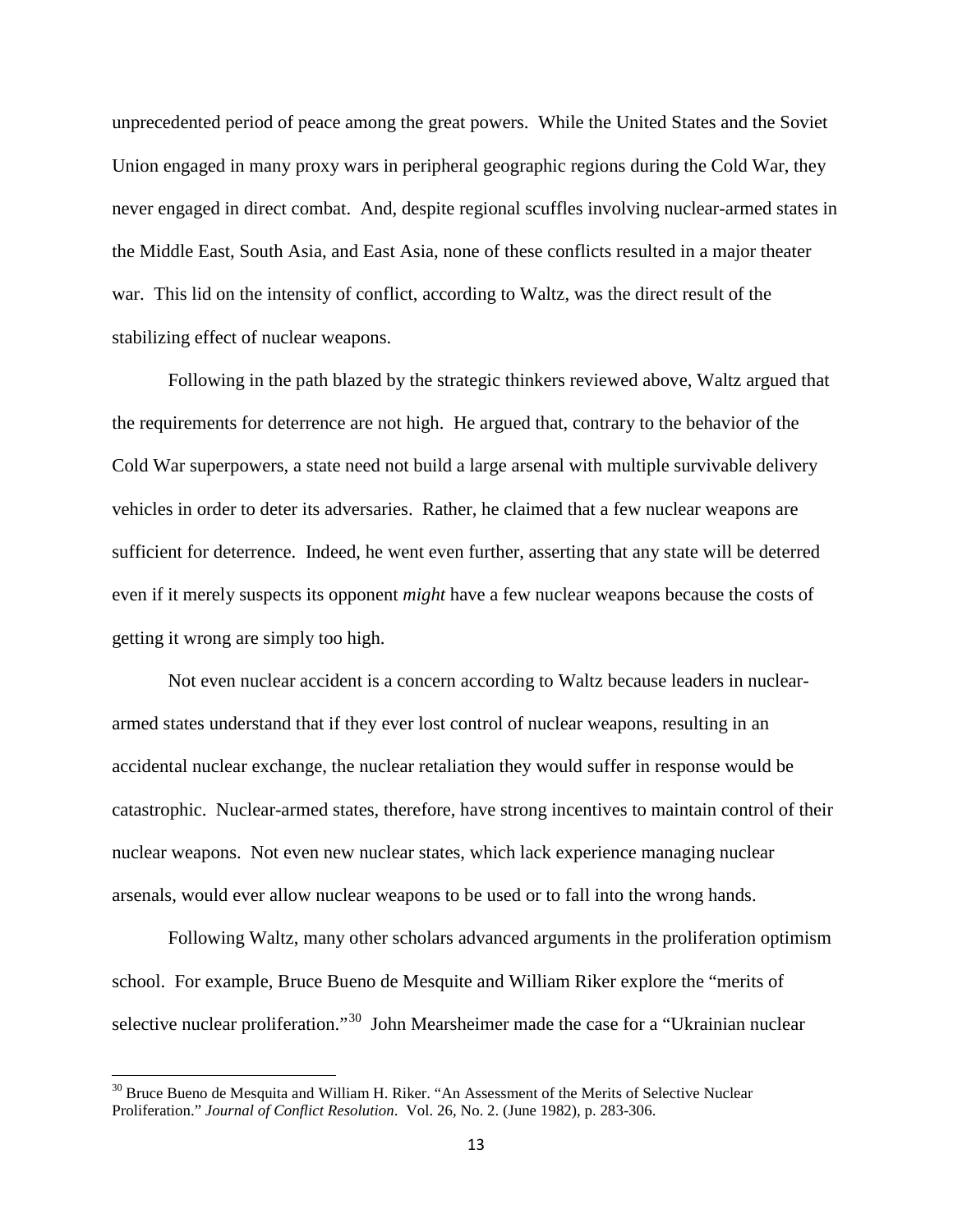deterrent," following the collapse of the Soviet Union.<sup>31</sup> In the run up to the 2003 Gulf War, John Mearsheimer and Steven Walt argued that we should not worry about a nuclear-armed Iraq because a nuclear-armed Iraq can be deterred.<sup>32</sup> And, in recent years, Barry Posen and other scholars have argued that nuclear proliferation in Iran does not pose an unmanageable threat, again arguing that a nuclear-armed Iran can be deterred.<sup>[33](#page-13-2)</sup>

## What's Wrong with Proliferation Optimism?

The proliferation optimist position, while having a distinguished pedigree, has several major flaws. Many of these weaknesses have been chronicled in brilliant detail by Scott Sagan and other contemporary proliferation pessimists.<sup>[34](#page-13-3)</sup> Rather than repeat these substantial efforts, I will use this section to offer some original critiques of the recent incarnations of proliferation optimism.

First and foremost, proliferation optimists do not appear to understand contemporary deterrence theory. I do not say this lightly in an effort to marginalize or discredit my intellectual opponents. Rather, I make this claim with all due caution and sincerity. A careful review of the contemporary proliferation optimism literature does not reflect an understanding of, or engagement with, the developments in academic deterrence theory over the past few decades in top scholarly journals such as the *American Political Science Review* and *International Organization*. [35](#page-13-4) While early optimists like Viner and Brodie can be excused for not knowing

<span id="page-13-0"></span><sup>31</sup> John Mearsheimer, "The Case for a Ukrainian Deterrent." *Foreign Affairs* Vol. 72, No. 3 (Summer 1993), p. 50- 66.

<span id="page-13-1"></span><sup>&</sup>lt;sup>32</sup> John Mearsheimer and Stephen Walt, "An Unnecessary War." *Foreign Policy* (January/February 2003), p. 51-59.<br><sup>33</sup> Barry R. Posen, "We Can Live with a Nuclear Iran," *The New York Times*, February 27, 2006.<br><sup>34</sup> Scott

<span id="page-13-2"></span>

<span id="page-13-3"></span>

<span id="page-13-4"></span>*American Political Science Review* 82, 1 (1988), p. 155-178; Robert Powell, "Nuclear Deterrence and the Strategy of Limited Retaliation," *American Political Science Review* 83, 2 (1989), p. 503-519; Matthew Kroenig, "Nuclear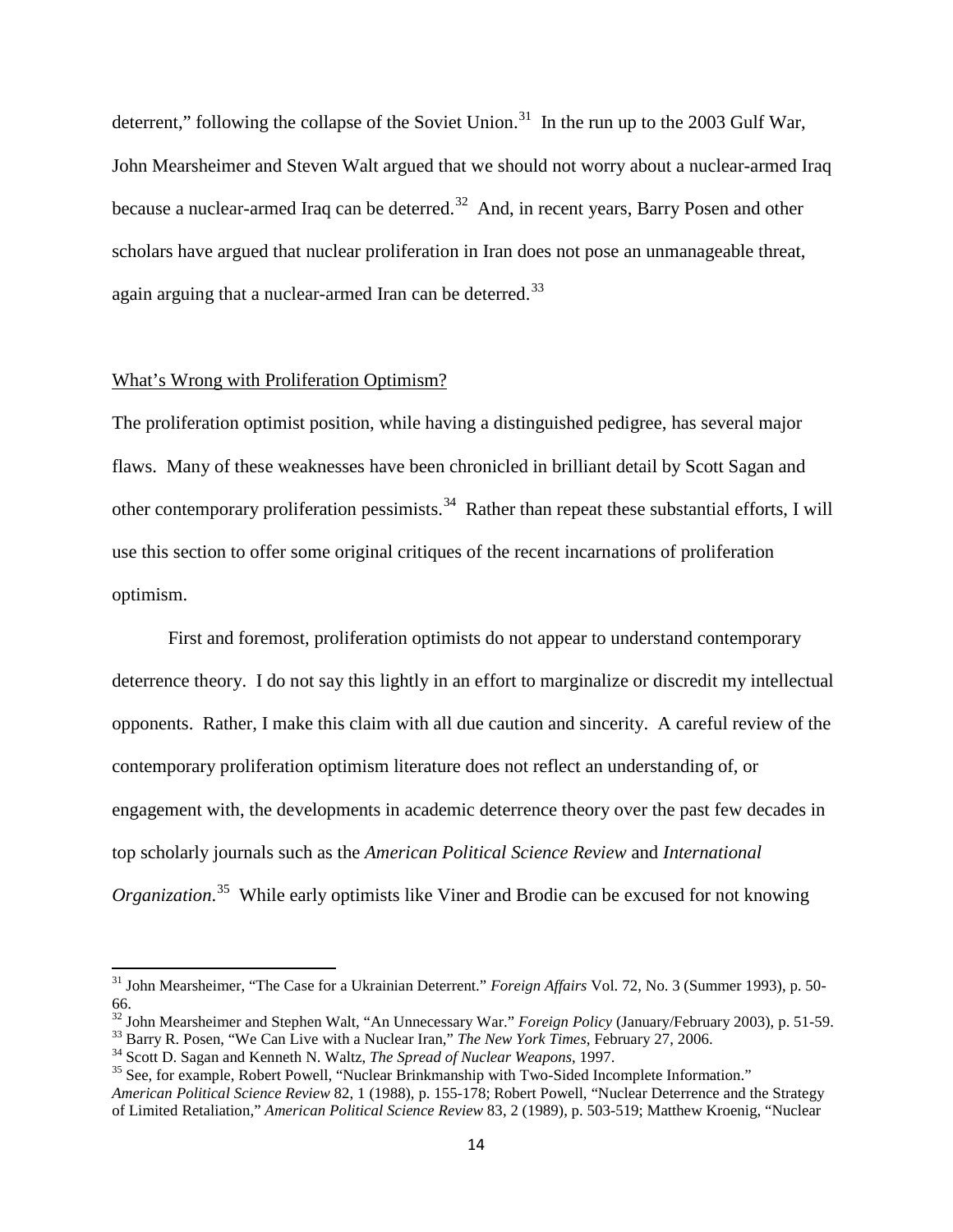better, the writings of contemporary proliferation optimists ignore much of the past fifty years of academic research on nuclear deterrence theory.

In the 1940s, Viner, Brodie, and others argued that the advent of Mutually Assured Destruction (MAD) rendered war among major powers obsolete, but nuclear deterrence theory soon advanced beyond that simple understanding.<sup>[36](#page-14-0)</sup> After all, great power political compe, tition does not end with nuclear weapons. And nuclear-armed states still seek to threaten nucleararmed adversaries. States cannot credibly threaten to launch a suicidal nuclear war, but they still want to coerce their adversaries. This leads to a credibility problem: how can states credibly threaten a nuclear-armed opponent? Since the 1960s academic nuclear deterrence theory has been devoted almost exclusively to answering this question.<sup>37</sup> And, unfortunately for proliferation optimists, the answers do not give us reasons to be optimistic.

Thomas Schelling was the first to devise a rational means by which states can threaten nuclear-armed opponents.<sup>[38](#page-14-2)</sup> He argued that leaders cannot credibly threaten to intentionally launch a suicidal nuclear war, but they can make a "threat that leaves something to chance."<sup>[39](#page-14-3)</sup> They can engage in a process, the nuclear crisis, which increases the risk of nuclear war in an attempt to force a less resolved adversary to back down. As states escalate a nuclear crisis there is an increasing probability that the conflict will spiral out of control and result in an inadvertent or accidental nuclear exchange. As long as the benefit of winning the crisis is greater than the incremental increase in the risk of nuclear war, threats to escalate nuclear crises are inherently credible. In these games of nuclear brinkmanship, the state that is willing to run the greatest risk

l

Superiority and the Balance of Resolve: Explaining Nuclear Crisis Outcomes," *International Organization*, forthcoming.<br><sup>36</sup> Bernard Brodie, *The Absolute Weapon*, 1972.

<span id="page-14-0"></span>

<span id="page-14-1"></span><sup>&</sup>lt;sup>37</sup> See, for example, Robert Powell. *Nuclear Deterrence Theory: The Search for Credibility* (New York: Cambridge University Press, 1990).

<span id="page-14-2"></span><sup>38</sup> Thomas Schelling, *Arms and Influence* (New Haven: Yale University Press, 1966).

<span id="page-14-3"></span> $39$  Ibid.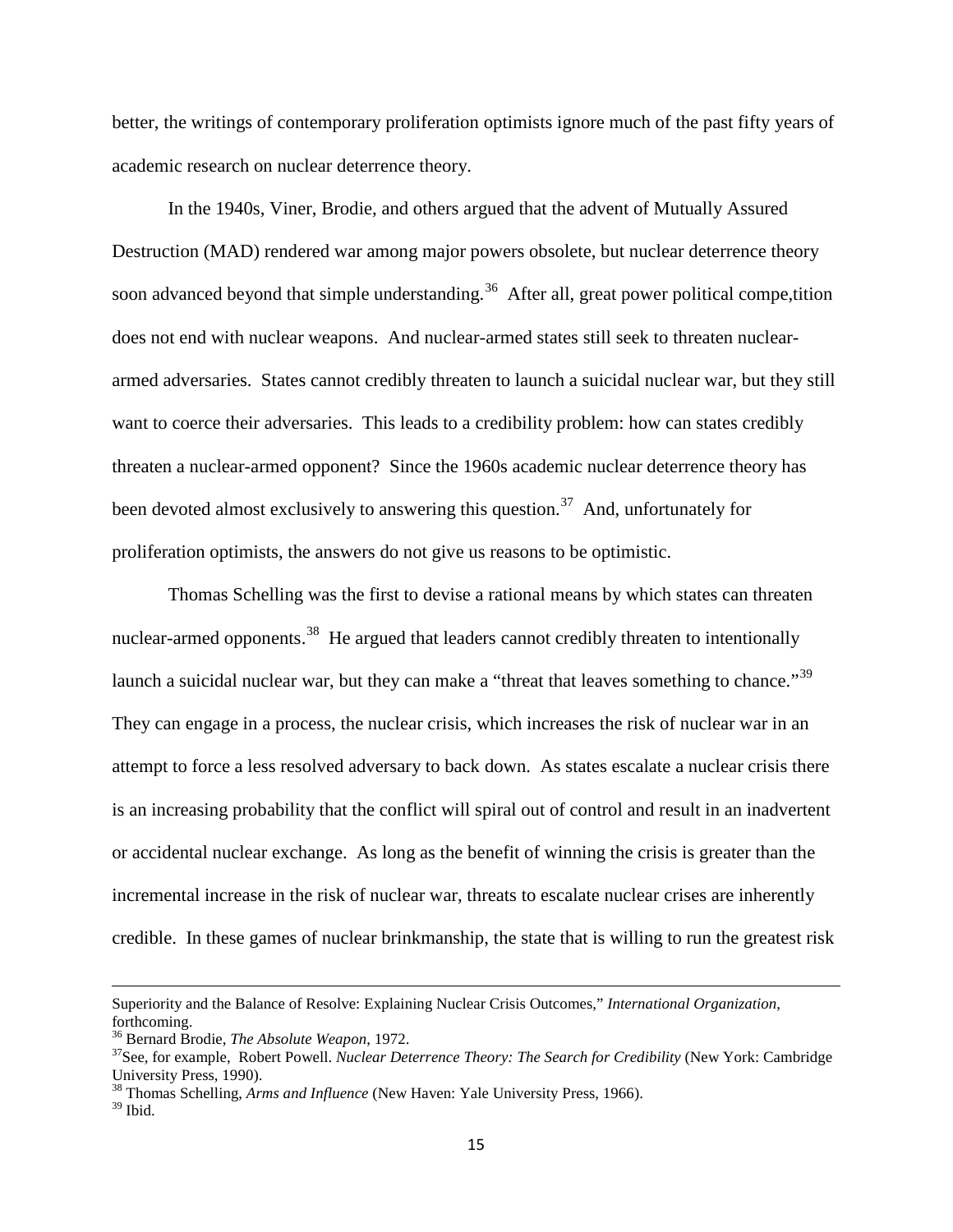of nuclear war before backing down will win the crisis as long as it does not end in catastrophe. It is for this reason that Thomas Schelling called great power politics in the nuclear era a "competition in risk taking."<sup>[40](#page-15-0)</sup> This does not mean that states eagerly bid up the risk of nuclear war. Rather, they face gut-wrenching decisions at each stage of the crisis. They can quit the crisis to avoid nuclear war, but only by ceding an important geopolitical issue to an opponent. Or they can the escalate the crisis in an attempt to prevail, but only at the risk of suffering a possible nuclear exchange.

Since 1945 there were have been many high stakes nuclear crises (by my count, there have been twenty) in which "rational" states like the United States run a frighteningly-real risk of nuclear war.<sup>41</sup> By asking whether states can be deterred or not, therefore, proliferation optimists ask the wrong question. The right question to ask is: what risk of nuclear war is a specific state willing to run against a particular opponent in a given crisis? Optimists are likely correct when they assert that Iran will not intentionally commit national suicide by launching a bolt-from-theblue nuclear attack on the United States or Israel. This does not mean that Iran will never use nuclear weapons, however. Indeed, it is almost inconceivable to think that a nuclear-armed Iran would not, at some point, find itself in a crisis with another nuclear-armed power. It is also inconceivable that in those circumstances, Iran would not be willing to run any risk of nuclear war in order to achieve its objectives. If a nuclear-armed Iran and the United States or Israel have a geopolitical conflict in the future, over, for example, the internal politics of Syria, an Israeli conflict with Iran's client Hezbollah, the U.S. presence in the Persian Gulf, passage through the Strait of Hormuz, or some other issue, do we believe that Iran would immediately capitulate? Or is it possible that Iran would push back, possibly even brandishing nuclear

<span id="page-15-1"></span><span id="page-15-0"></span> $40$  Ibid.<br> $41$  Matthew Kroenig, "Nuclear Superiority and the Balance of Resolve," forthcoming.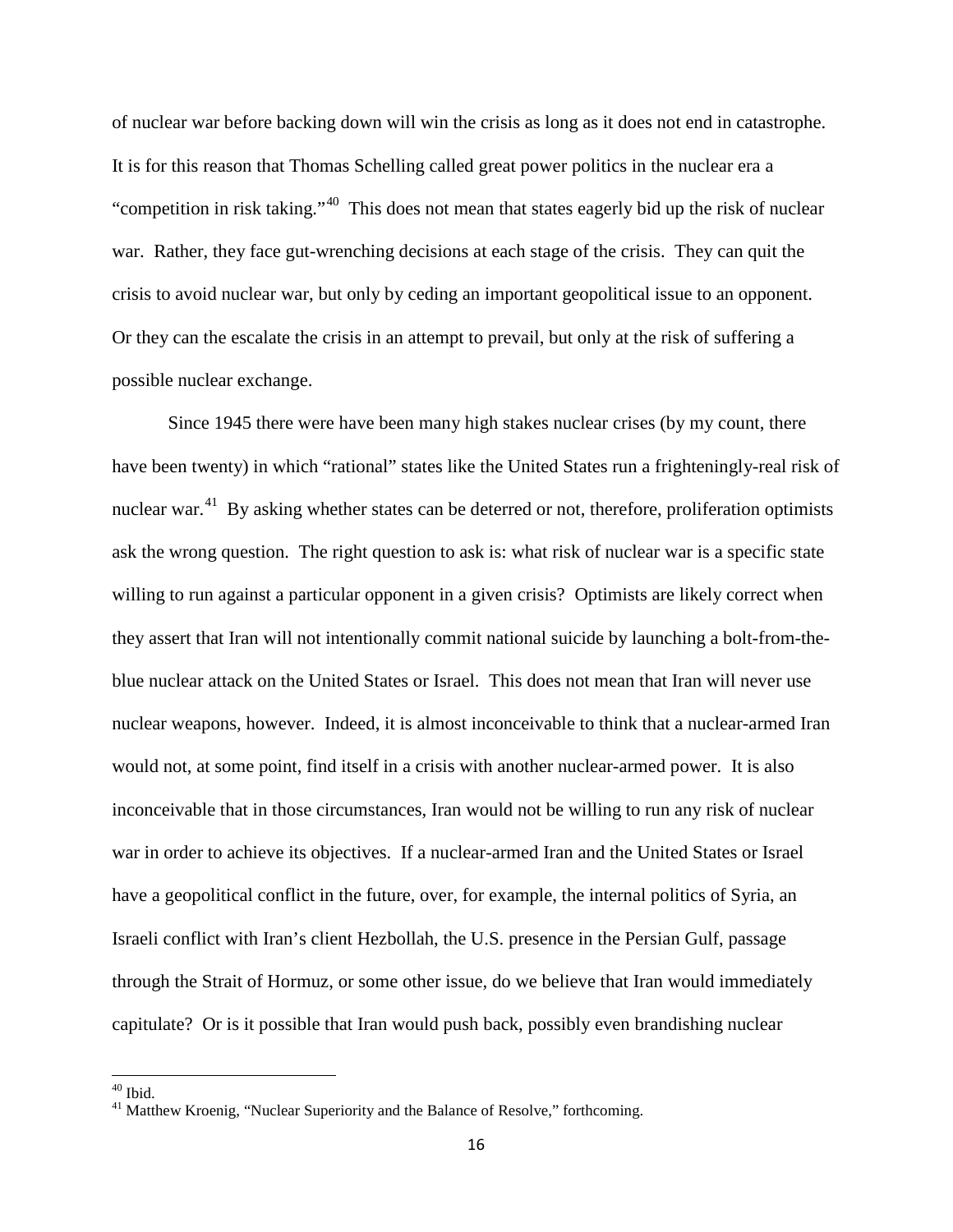weapons in an attempt to coerce its adversaries? If the latter, there is a real risk that proliferation to Iran could result in nuclear war.

An optimist might counter that nuclear weapons will never be used, even in a crisis situation, because states have such a strong incentive, namely national survival, to ensure that nuclear weapons are not used. But, this objection ignores the fact that leaders operate under competing pressures. Leaders in nuclear-armed states also have very strong incentives to convince their adversaries that nuclear weapons could very well be used. Historically we have seen that leaders take actions in crises, such as placing nuclear weapons on high alert and delegating nuclear launch authority to low level commanders, to purposely increase the risk of accidental nuclear war in an attempt to force less-resolved opponents to back down.

Moreover, not even the optimists' first principles about the irrelevance of nuclear posture stand up to scrutiny. Not all nuclear wars would be equally devastating.<sup>[42](#page-16-0)</sup> Any nuclear exchange would have devastating consequences no doubt, but, if a crisis were to spiral out of control and result in nuclear war, any sane leader would rather be facing a country with five nuclear weapons than one with thirty-five thousand. Similarly, any sane leader would be willing to run a greater risk of nuclear war against the former state than against the latter. Indeed, systematic research has demonstrated that states are willing to run greater risks and are, therefore, more likely to win nuclear crises when they enjoy nuclear superiority over their opponents.<sup>43</sup> Proliferation optimists miss this point, however, because they are still mired in 1940s deterrence theory. It is true that no rational leader would choose to launch a nuclear war, but, depending on the context, she would almost certainly be willing to risk one.

<span id="page-16-0"></span><sup>&</sup>lt;sup>42</sup> See for example, Herman Kahn, *On Thermonuclear War* (New York: Greenwood Press, 1978).<br><sup>43</sup> Matthew Kroenig, "Nuclear Superiority and the Balance of Resolve," forthcoming.

<span id="page-16-1"></span>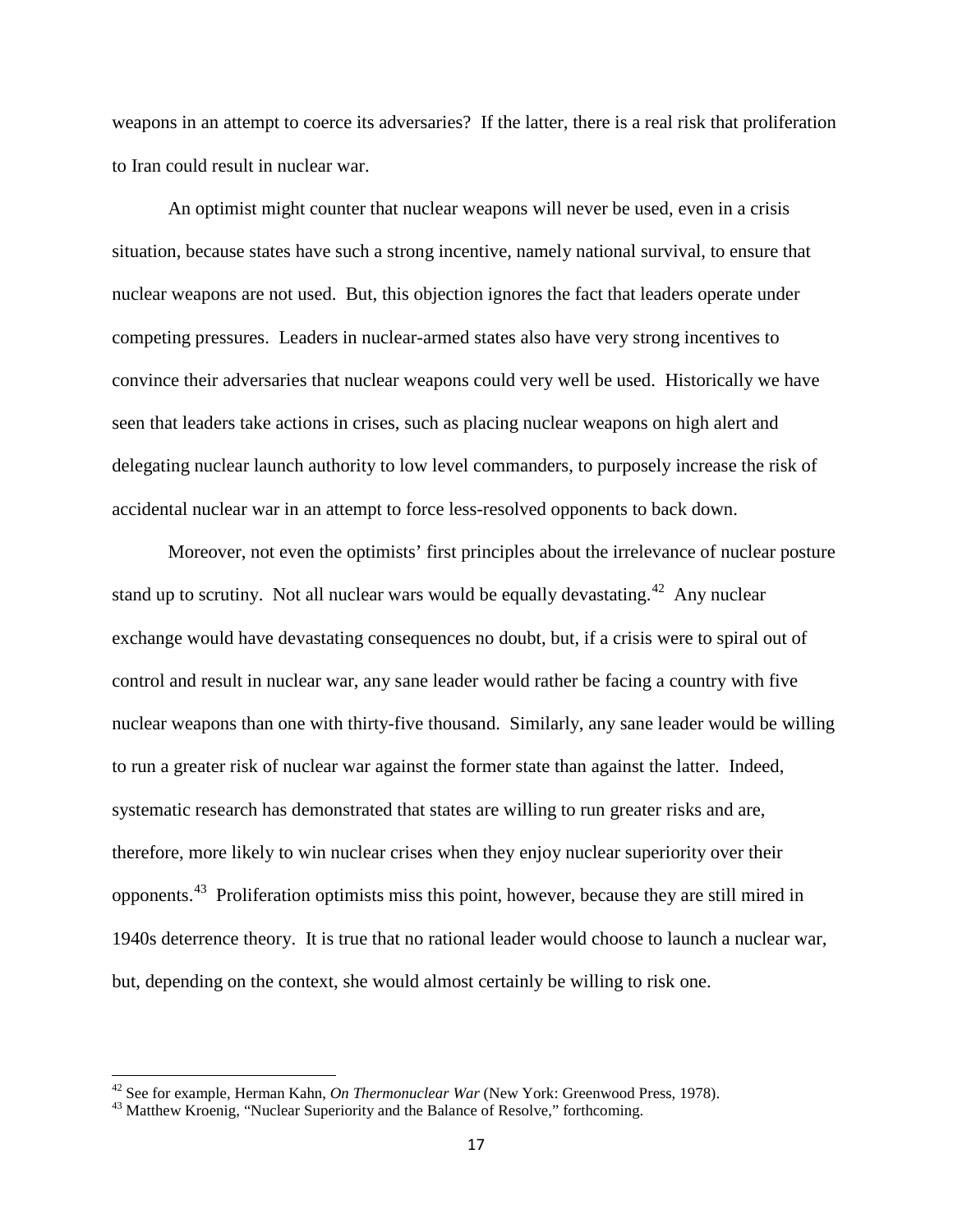Nuclear deterrence theorists have proposed a second scenario under which rational leaders could instigate a nuclear exchange: limited nuclear war.<sup>44</sup> By launching a single nuclear weapon against a small city, for example, a nuclear-armed state could signal its willingness to escalate a crisis, while leaving its adversary with enough left to lose to deter the adversary from launching a full-scale nuclear response. In a future crisis between China and the United States, for example, China could choose to launch a nuclear strike on Honolulu to demonstrate its seriousness. In that situation, with the continental United States intact, would Washington choose to launch a full-scale nuclear war on China that could result in the destruction of many more American cities? Or would it back down? China might decide to strike calculating that Washington would prefer a humiliating retreat over a full-scale nuclear war. If launching a limited nuclear war could be rational, it follows that the spread of nuclear weapons increases the risk of nuclear use. Again, by ignoring contemporary developments in scholarly discourse and relying exclusively on understandings of nuclear deterrence theory that became obsolete decades ago, optimists fail to make a compelling case.

The optimists also error by confusing stability with the national interest. Even if the spread of nuclear weapons contributes to greater levels of international stability (which discussions above and below suggest it might not) it does not necessarily follow that the spread of nuclear weapons is in the U.S. interest. There might be other national goals that trump stability, such as reducing to zero the risk of nuclear war in important geopolitical regions. Optimists might argue that South Asia is more stable because India and Pakistan both possess nuclear weapons, but certainly the risk of nuclear war is higher than if nuclear weapons did not exist on the subcontinent. In addition, it is wrong to assume that stability is always in the U.S. national interest. Sometimes it is, but sometimes it is not. If stability is obtained because

<span id="page-17-0"></span><sup>44</sup> Klaus Knorr *Limited Strategic War* (New York: Praeger, 1962).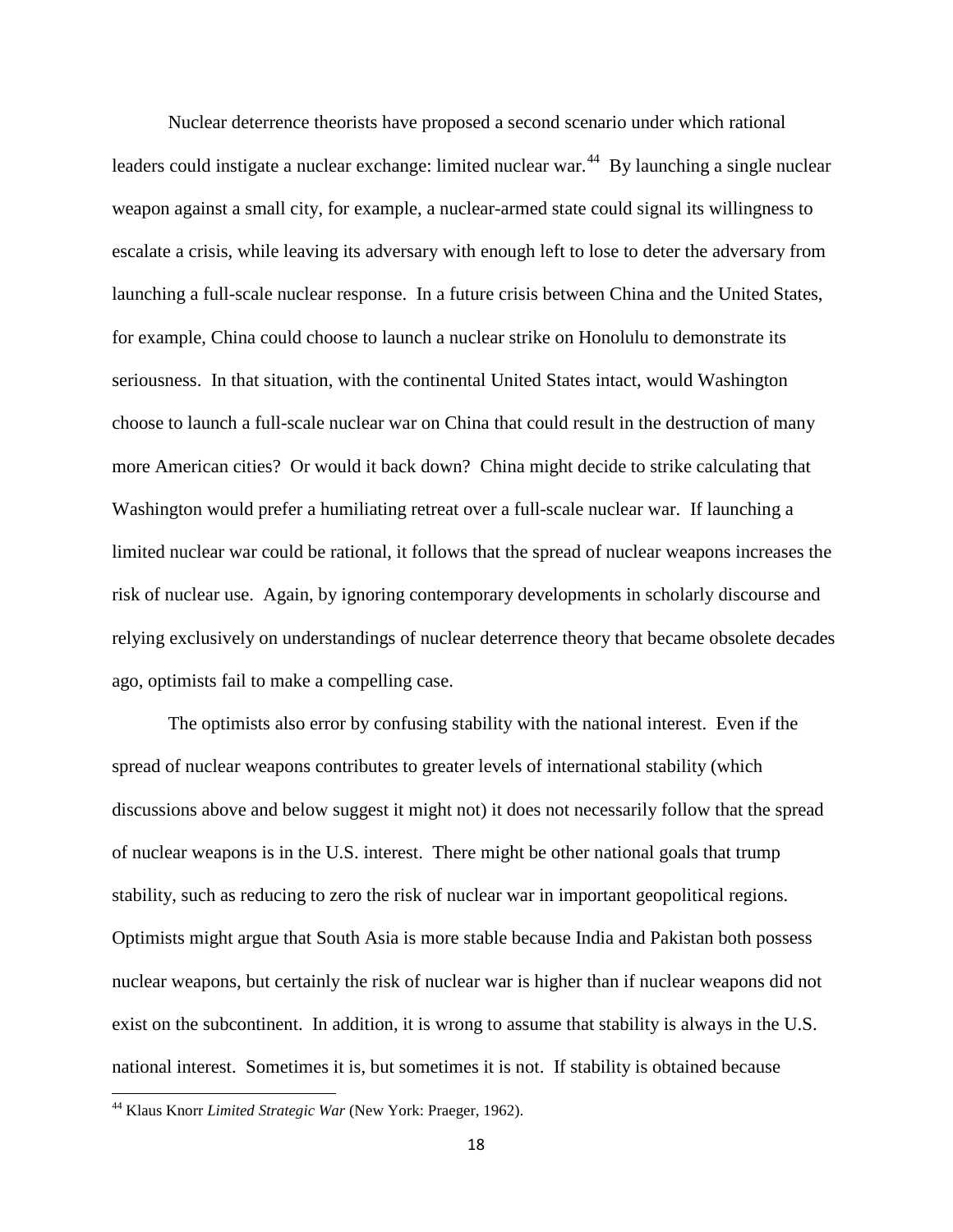Washington is deterred from using force against a nuclear-armed adversary in a situation where using force could have advanced national goals, stability harms, rather than advances, U.S. national interests.

The final gaping weakness in the proliferation optimist argument, however, is that it rests on a logical contradiction. This is particularly ironic, given that many optimists portray themselves as hard-headed thinkers, following their premises to their logical conclusions. But, the contradiction at the heart of the optimist argument is glaring and simple to understand: either the probability of nuclear war is zero, or it is nonzero, but it cannot be both. If the probability of nuclear war is zero, then nuclear weapons should have no deterrent effect. States will not be deterred by a nuclear war that could never occur and states should be willing to intentionally launch large-scale wars against nuclear-armed states. In this case, proliferation optimists cannot conclude that the spread of nuclear weapons is stabilizing.

If, on the other hand, the probability of nuclear war is nonzero, then there is a real danger that the spread of nuclear weapons increases the probability of a catastrophic nuclear war. If this is true, then proliferation optimists cannot be certain that nuclear weapons will never be used.

In sum, either the spread of nuclear weapons raises the risk of nuclear war and, in so doing, deters large-scale conventional conflict. Or there is no danger that nuclear weapons will be used and the spread of nuclear weapons does not increase international stability. But, despite the claims of the proliferation optimists, it is nonsensical to argue that nuclear weapons will never be used and to simultaneously claim that their spread contributes to international stability.

Proliferation Anti-obsessionists: Other scholars, who I label "anti-obsessionists" argue that the spread of nuclear weapons has neither been good nor bad for international politics, but rather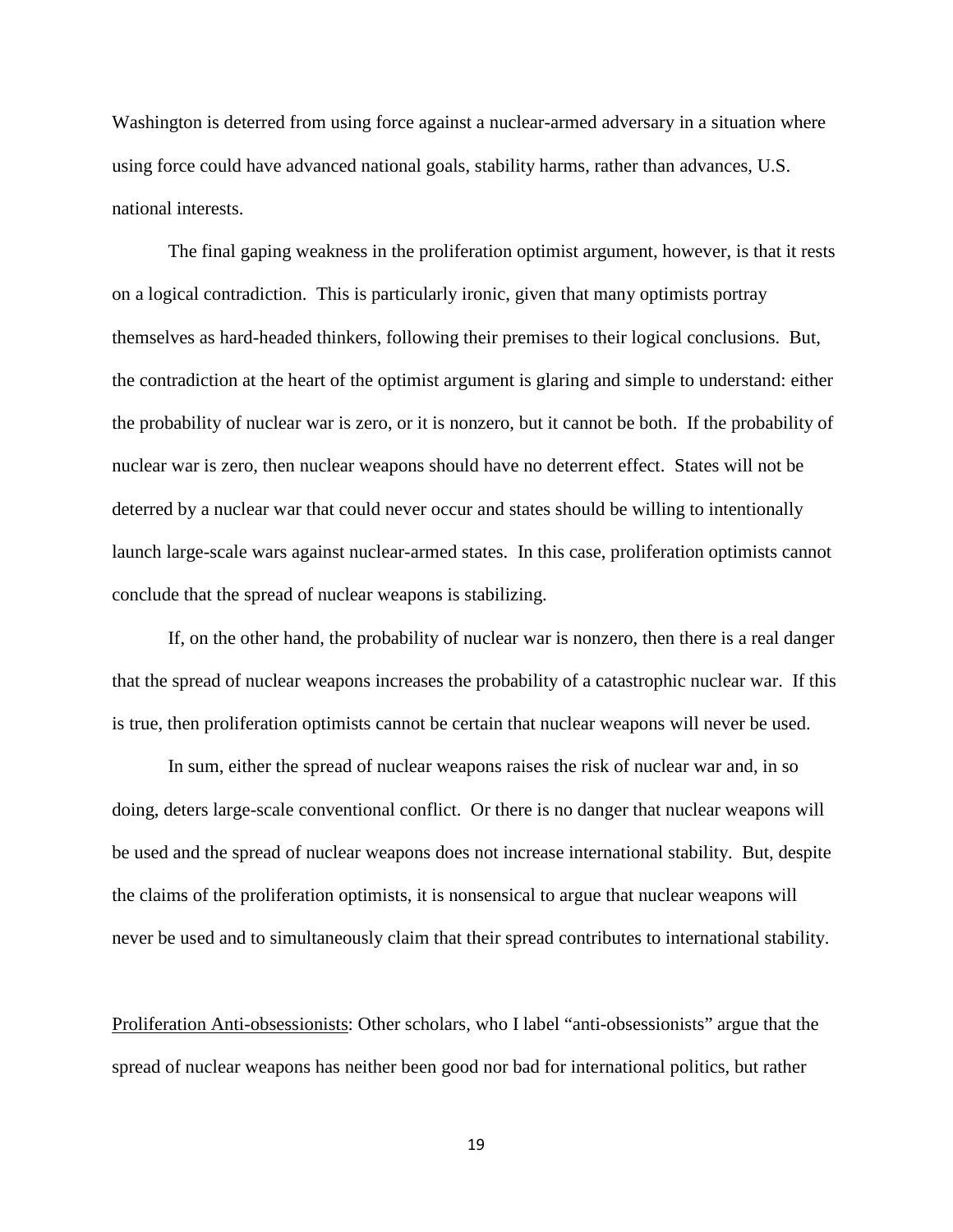irrelevant. They argue that academics and policymakers concerned about nuclear proliferation spend too much time and energy obsessing over something, nuclear weapons, that, at the end of the day, are not all that important.

In *Atomic Obsession*, John Mueller argues that widespread fears about the threat of nuclear proliferation are overblown.<sup>45</sup> He acknowledges that policymakers and experts have often worried that the spread of nuclear weapons could lead to nuclear war, nuclear terrorism and cascades of nuclear proliferation, but he then sets about systematically challenging each of these fears. He contends that nuclear weapons have had little effect on the conduct of international diplomacy and that world history would have been roughly the same had nuclear weapons never been invented. Finally, Mueller concludes by arguing that the real problem is not nuclear proliferation, but nuclear nonproliferation policy because states do harmful things in the name of nonproliferation, such as take military action and deny countries access to nuclear technology for peaceful purposes.

Similarly, Ward Wilson argues that, despite the belief held by optimists and pessimists alike, nuclear weapons are not useful tools of deterrence.<sup>46</sup> In his study of the end of World War II, for example, Wilson argues that it was not the U.S. use of nuclear weapons on Hiroshima and Nagasaki that forced Japanese surrender, but a variety of other factors, including the Soviet Union's decision to enter the war. If the actual use of nuclear weapons was not enough to convince a country to capitulate to its opponent he argues, then there is little reason to think that the mere threat of nuclear use has been important to keeping the peace over the past half century. Leaders of nuclear-armed states justify nuclear possession by touting their deterrent benefits, but

<span id="page-19-1"></span><span id="page-19-0"></span><sup>&</sup>lt;sup>45</sup> John Mueller, *Atomic Obsession*, 2009.<br><sup>46</sup> Ward Wilson, "The Myth of Nuclear Weapons," *The Nonproliferation Review* vol. 15, no. 3 (November 2008), p. 421-439.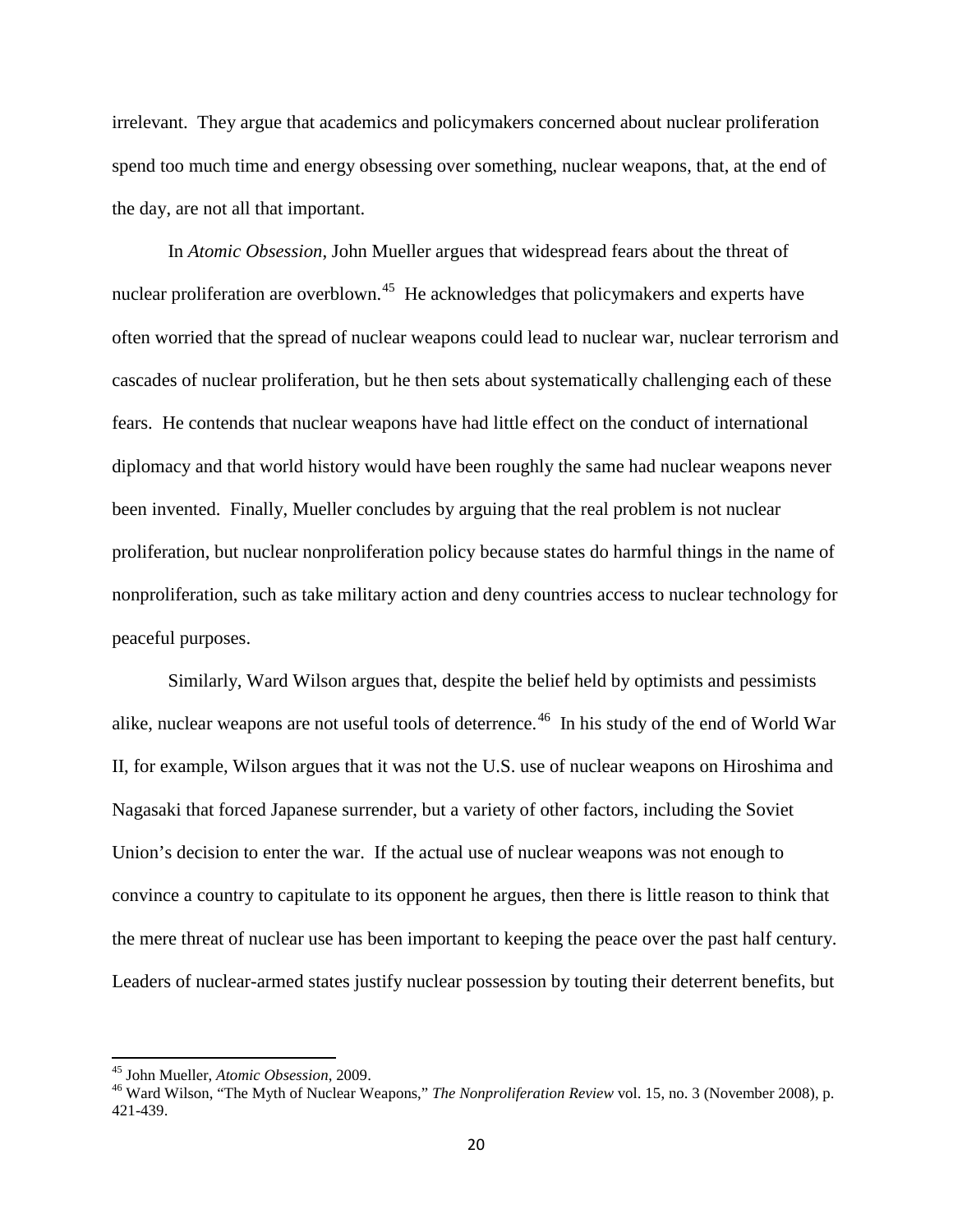if nuclear weapons have no deterrent value, there is no reason, Ward claims, not to simply get rid of them.

Finally, Anne Harrington de Santana argues that nuclear experts "fetishize" nuclear weapons.<sup>47</sup> Just as capitalists according to Karl Marx bestow magical qualities on money, she argues that leaders and national security experts do the same thing to nuclear weapons. Nuclear deterrence as a critical component of national security strategy, according to Harrington de Santana, is not inherent in the technology of nuclear weapons themselves, but is rather the result of how leaders in countries around the world think about them. In short, she argues, "Nuclear weapons are powerful because we treat them as powerful."<sup>48</sup> But, she maintains, we could just as easily "defetish" them, treating them as unimportant and, therefore, rendering them obsolete. She concludes that "Perhaps some day, the deactivated nuclear weapons on display in museums across the United States will be nothing more than a reminder of how powerful nuclear weapons used to be." $49$ 

The anti-obsessionists make some thought-provoking points and may help to reign in some of the most hyperbolic accounts of the effect of nuclear proliferation. They remind us, for example, that our worst fears have not been realized, at least not yet. Yet, by taking the next step and arguing that nuclear weapons have been, and will continue to be, irrelevant, they go too far. Their arguments call to mind the story about the man who jumps to his death from the top of a New York City skyscraper and, when asked how things are going as he passes the  $15<sup>th</sup>$  story window, replies, "so far so good."

<span id="page-20-0"></span> $47$  Anne Harrington de Santanna, "Nuclear Weapons as the Currency of Power: Deconstructing the Fetishism of Force." *The Nonproliferation Review*, Vol. 16, No. 3 (2009), p. 325-345. <sup>48</sup> Ibid, p. 327.

<span id="page-20-2"></span><span id="page-20-1"></span><sup>49</sup> Ibid., p. 342.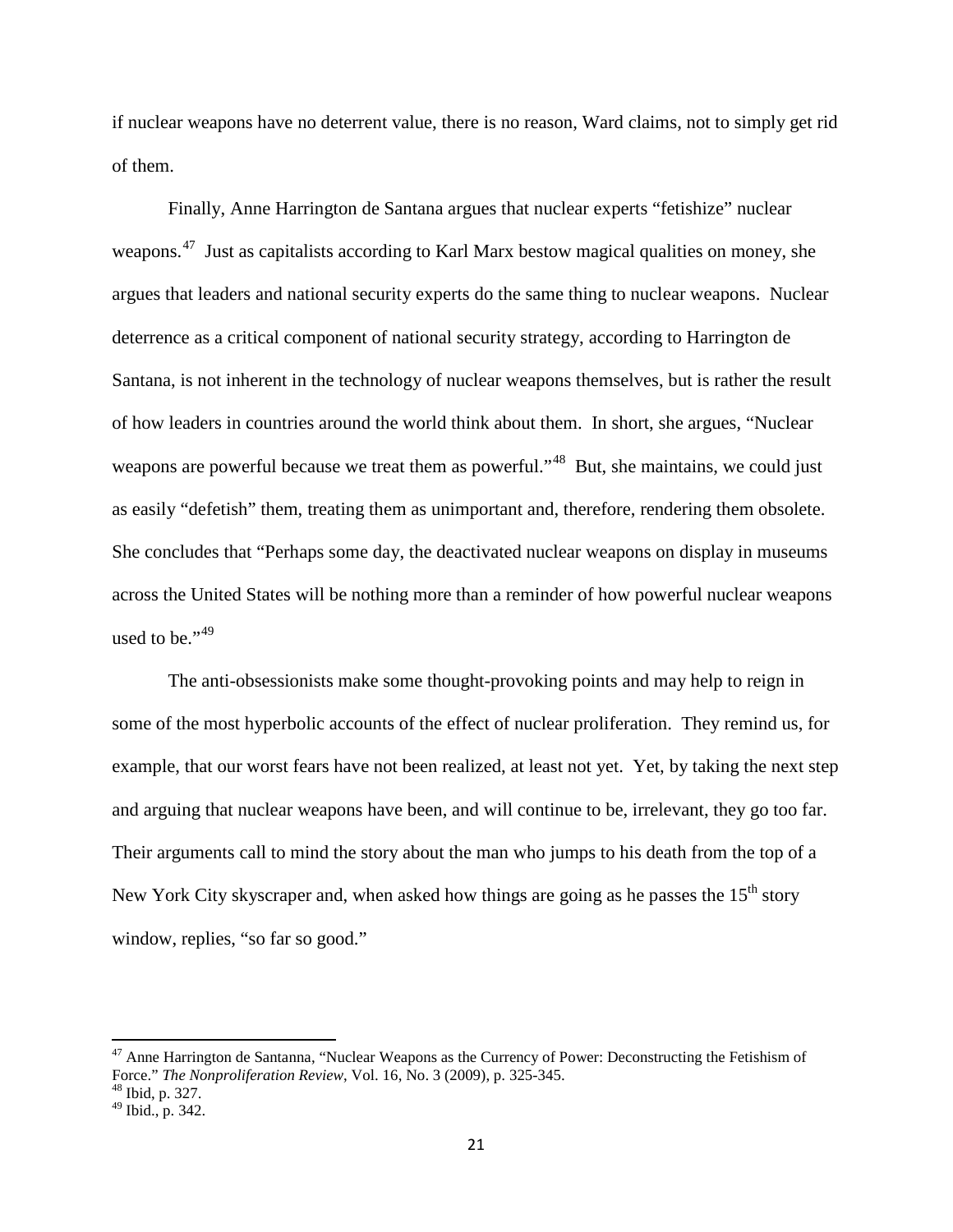The idea that world history would have been largely unchanged had nuclear weapons never been invented is a provocative one, but it is also unfalsifiable. There is good reason to believe that world history would have been different, and in many ways better, had certain countries not acquired nuclear weapons.

Let us take Pakistan as an example. Pakistan officially joined the ranks of the nuclear powers in May 1998 when it followed India in conducting a series of nuclear tests. Since that time, Pakistan has been a poster child for the possible negative consequences of nuclear proliferation. Pakistan's nuclear weapons have led to further nuclear proliferation as Pakistan, with the help of rogue scientist A.Q. Khan, transferred uranium enrichment technology to Iran, Libya, and North Korea.<sup>[50](#page-21-0)</sup> Indeed, part of the reason that North Korea and Iran possess uranium enrichment programs today is because they got help from Pakistan. Pakistan has arguably become more aggressive since acquiring nuclear weapons, displaying an increased willingness to sponsor cross-border incursions into India with terrorists and irregular forces.<sup>51</sup> In a number of high-stakes nuclear crises between India and Pakistan, U.S. officials worried that the conflicts could escalate and intervened diplomatically to prevent a nuclear exchange on the subcontinent. The U.S. government also worries about the safety and security of Pakistan's nuclear arsenal, fearing that Pakistan's nukes could fall into the hands of terrorists in the event of a state collapse or a break down in nuclear security. And we still have not witnessed the full range of consequences arising from Pakistani nuclear proliferation. Islamabad has only possessed the bomb for a little over a decade, but they are likely to keep it for decades to come. It is possible that we could still one day witness a nuclear war between India and Pakistan. In short,

<span id="page-21-0"></span><sup>50</sup> Matthew Kroenig, *Exporting the Bomb: Technology Transfer and the Spread of Nuclear Weapons* (Ithaca: Cornell University Press, 2010).

<span id="page-21-1"></span><sup>&</sup>lt;sup>51</sup> Paul Kapur, *Dangerous Deterrent: Nuclear Weapons Proliferation and Conflict in South Asia (Palo Alto:* Stanford University Press, 2007).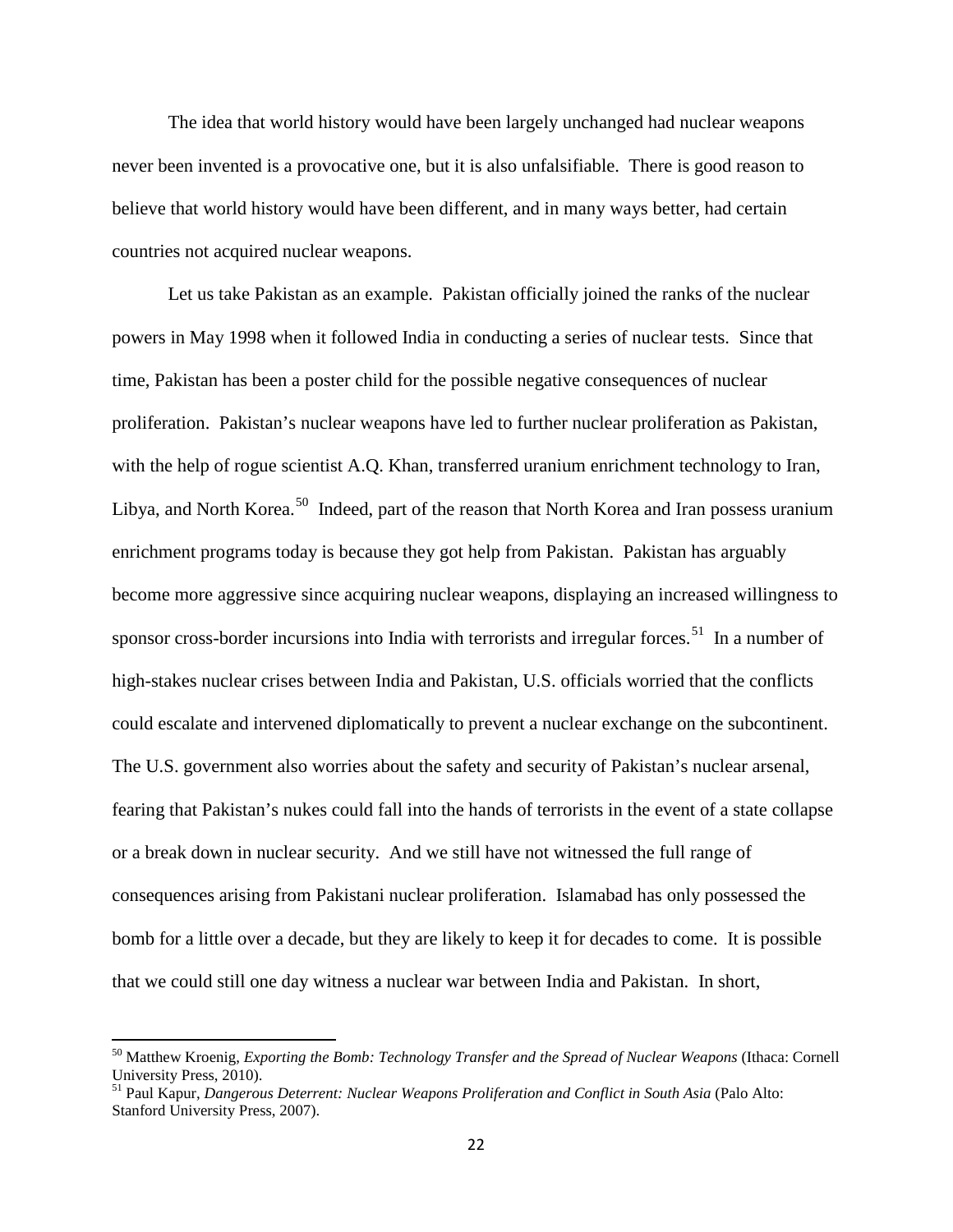Pakistan's nuclear capability has already had deleterious effects on U.S. national security and these threats are only likely to grow over time.

In addition, the anti-obsessionists are incorrect to argue that the cure of U.S. nuclear nonproliferation policy is worse than the disease of proliferation. Many observers would agree with Mueller that the U.S. invasion of Iraq in 2003 was a disaster, costing much in the way of blood and treasure and offering little strategic benefit. But the Iraq War is hardly representative of U.S. nonproliferation policy. For the most part, nonproliferation policy operates in the mundane realm of legal frameworks, negotiations, inspections, sanctions, and a variety of other tools. Even occasional preventive military strikes on nuclear facilities have been far less calamitous than the Iraq War. Indeed, the Israeli strikes on nuclear reactors in Iraq and Syria in 1981 and 2007, respectively, produced no meaningful military retaliation and a muted international response. Moreover, the idea that the Iraq War was primarily about nuclear nonproliferation is a contestable one, with Saddam Hussein's history of aggression, the unsustainability of maintaining the pre-war containment regime indefinitely, Saddam's ties to terrorist groups, his past possession and use of chemical and biological weapons, and the window of opportunity created by September  $11<sup>th</sup>$ , all serving as possible prompts for U.S. military action in the Spring of 2003.

The claim that nonproliferation policy is dangerous because it denies developing countries access to nuclear energy also rests on shaky ground. If anything, the global nonproliferation regime has, on balance, increased access to nuclear technology. Does anyone really believe that countries like Algeria, Congo, and Vietnam would have nuclear reactors today were it not for Atoms for Peace, Article IV of the NPT, and other aspects of the nonproliferation regime that have provided developing states with nuclear technology in exchange for promises to

23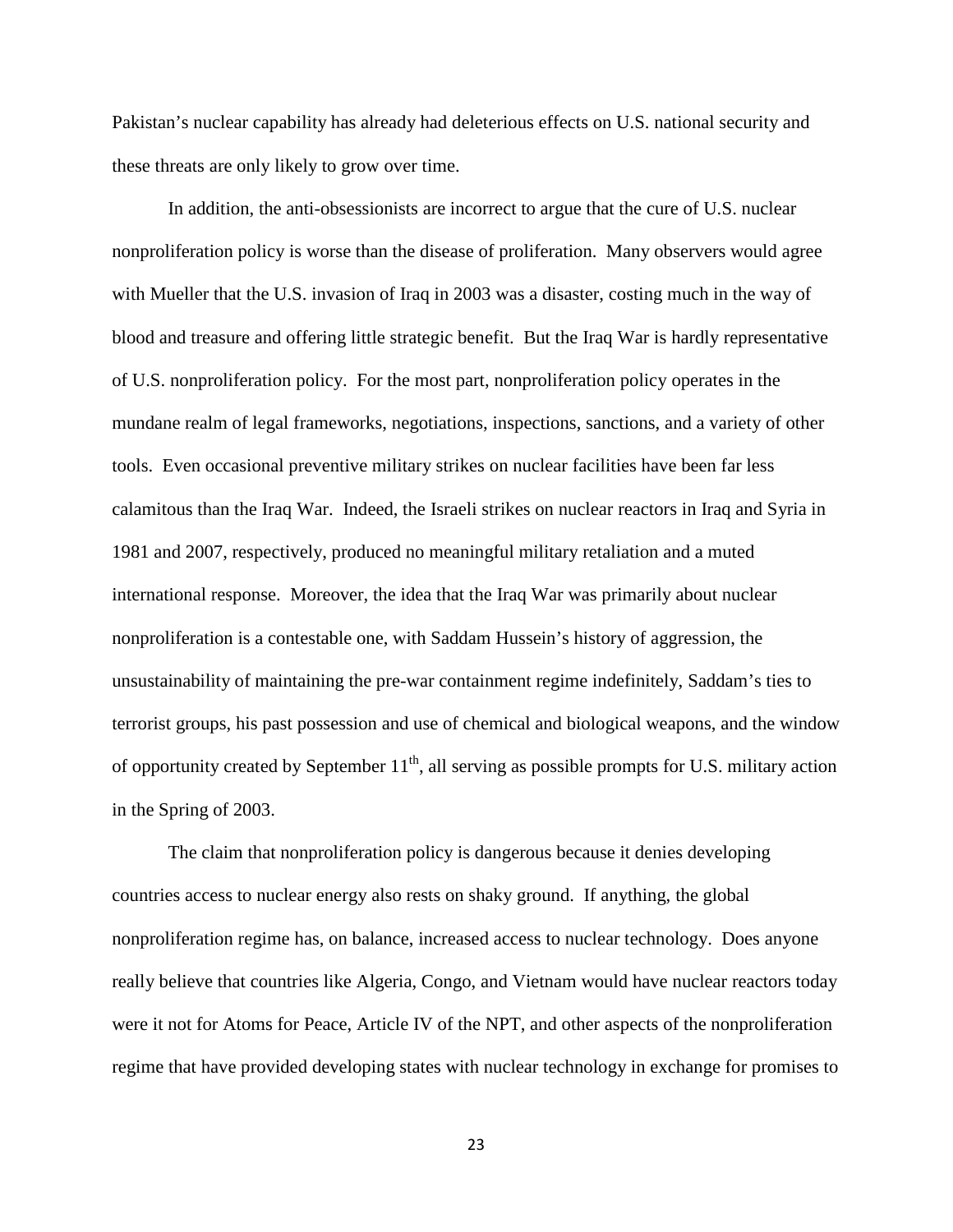forgo nuclear weapons development? Moreover, the sensitive fuel-cycle technology denied by the Nuclear Suppliers Group (NSG) and other supply control regimes is not necessary to the development of a vibrant nuclear energy program as the many countries that have fuel-cycle services provided by foreign nuclear suppliers clearly demonstrate. Finally, the notion that nuclear energy is somehow the key to lifting developing countries from third to first world status does not pass the laugh test. Given the large upfront investments, the cost of back-end fuel management and storage, and the ever-present danger of environmental catastrophe exemplified most recently by the Fukushima disaster in Japan, many argue that nuclear energy is not a costeffective source of energy (if all the externalities are taken into account) for any country, not to mention those developing states least able to manage these myriad challenges.

Taken together, therefore, the argument that nuclear nonproliferation policy is more dangerous than the consequences of nuclear proliferation, including possible nuclear war, is untenable. Indeed, it would certainly come as a surprise to the mild mannered diplomats and scientists who staff the International Atomic Energy Agency, the global focal point of the nuclear nonproliferation regime, located in Vienna, Austria.

The anti-obsessionsists, like the optimists, also walk themselves into logical contradictions. In this case, their policy recommendations do not necessarily follow from their analyses. Ward argues that nuclear weapons are irrelevant and, therefore, we should eliminate them.<sup>52</sup> But, if nuclear weapons are really so irrelevant, why not just keep them lying around? They will not cause any problems if they are as meaningless as anti-obsessionists claim and it is certainly more cost effective to do nothing than to negotiate complicated international treaties and to dismantle thousands of warheads, delivery vehicles, and their associated facilities.

<span id="page-23-0"></span><sup>52</sup> Ward Wilson, "The Myth of Nuclear Weapons," 2008.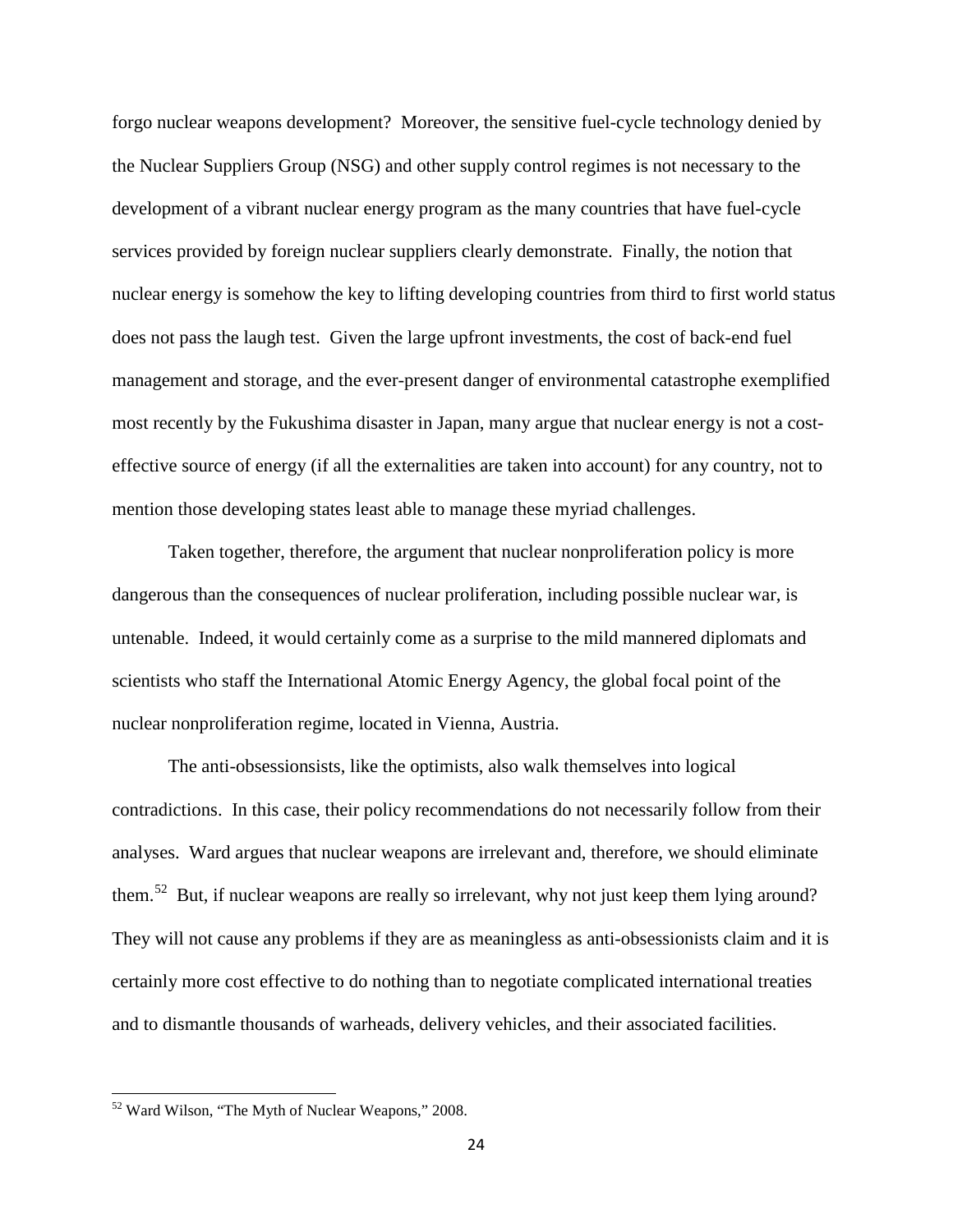Finally, the idea that nuclear weapons are only important because we think they are powerful is arresting, but false. There are properties inherent in nuclear weapons that can be used to create military effects that simply cannot, at least not yet, be replicated with conventional munitions. If a military planner wants to quickly destroy a city on the other side of the planet, his only option today is a nuclear weapon mounted on an ICBM. Therefore, if the collective "we" suddenly decided to "defetishize" nuclear weapons by treating them as unimportant, it is implausible that some leader somewhere would not independently come to the idea that nuclear weapons could advance his or her country's national security and thereby re-fetishize them.

In short, the optimists and anti-obsessionists have brought an important perspective to the nonproliferation debate. Their arguments are provocative and they raise the bar for those who wish to argue that the spread of nuclear weapons is indeed a problem. Nevertheless, their counterintuitive arguments are not enough to wish away the enormous security challenges posed by the spread of the world's most dangerous weapons. These myriad threats will be considered in the next section.

## **Why Nuclear Proliferation Is a Problem**

The spread of nuclear weapons poses a number of severe threats to international peace and U.S. national security including: nuclear war, nuclear terrorism, global and regional instability, constrained freedom of action, weakened alliances, and further nuclear proliferation. This section explores each of these threats in turn.

Nuclear War. The greatest threat posed by the spread of nuclear weapons is nuclear war. The more states in possession of nuclear weapons, the greater the probability that somewhere,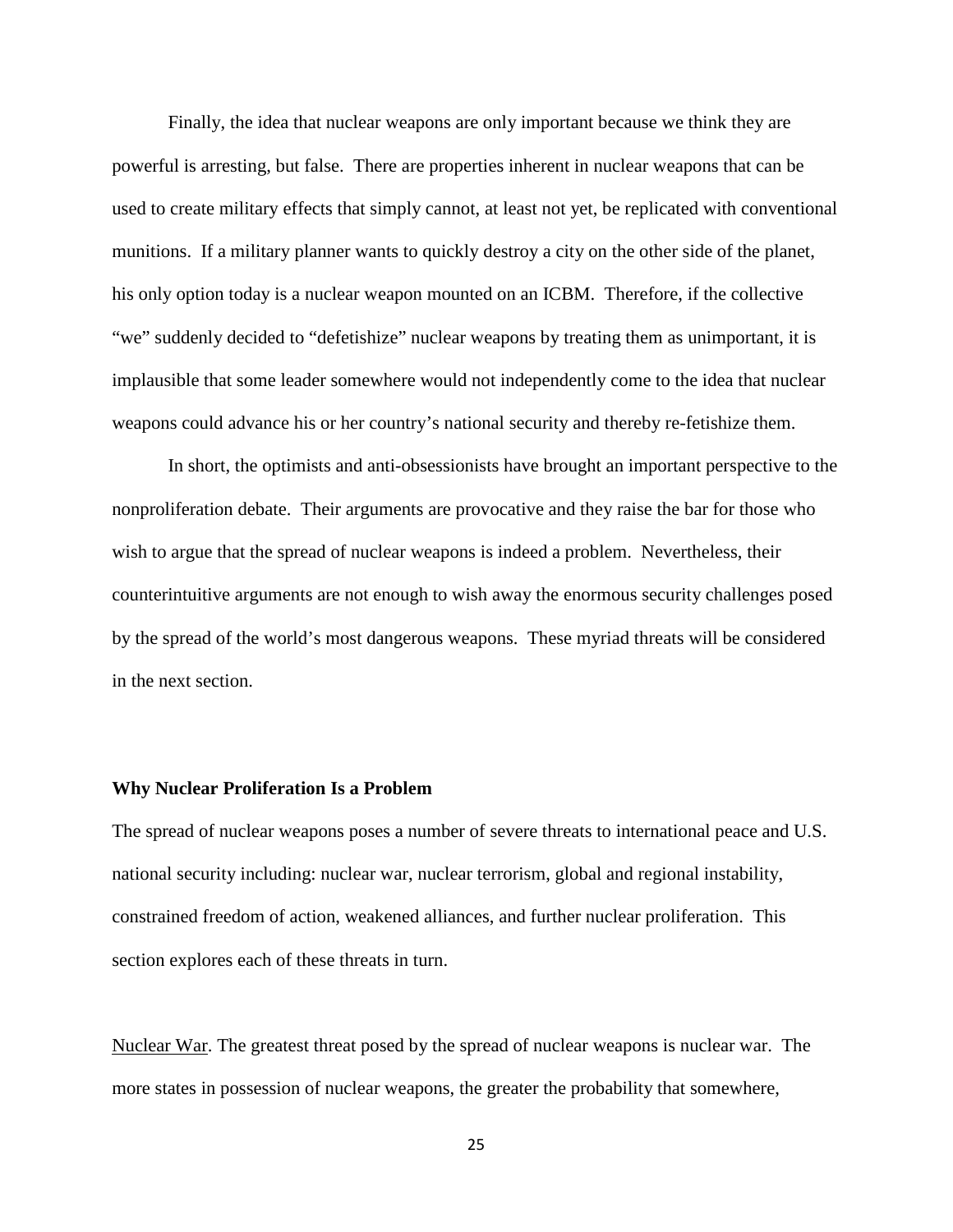someday, there will be a catastrophic nuclear war. A nuclear exchange between the two superpowers during the Cold War could have arguably resulted in human extinction and a nuclear exchange between states with smaller nuclear arsenals, such as India and Pakistan, could still result in millions of deaths and casualties, billions of dollars of economic devastation, environmental degradation, and a parade of other horrors.

To date, nuclear weapons have only been used in warfare once. In 1945, the United States used nuclear weapons on Hiroshima and Nagasaki, bringing World War II to a close. Many analysts point to the sixty-five-plus-year tradition of nuclear non-use as evidence that nuclear weapons are unusable, but it would be naïve to think that nuclear weapons will never be used again simply because they have not been used for some time. After all, analysts in the 1990s argued that worldwide economic downturns like the great depression were a thing of the past, only to be surprised by the dot-com bubble bursting in the later 1990s and the Great Recession of the late Naughts.<sup>[53](#page-25-0)</sup> This author, for one, would be surprised if nuclear weapons are not used again sometime in my lifetime.

Before reaching a state of MAD, new nuclear states go through a transition period in which they lack a secure-second strike capability. In this context, one or both states might believe that it has an incentive to use nuclear weapons first. For example, if Iran acquires nuclear weapons, neither Iran, nor its nuclear-armed rival, Israel, will have a secure, secondstrike capability. Even though it is believed to have a large arsenal, given its small size and lack of strategic depth, Israel might not be confident that it could absorb a nuclear strike and respond with a devastating counterstrike. Similarly, Iran might eventually be able to build a large and survivable nuclear arsenal, but, when it first crosses the nuclear threshold, Tehran will have a small and vulnerable nuclear force.

<span id="page-25-0"></span><sup>53</sup> Steven Weber, "The End of the Business Cycle?" *Foreign Affairs* Vol. 76, No. 4 (July/August 1997), p. 65-82.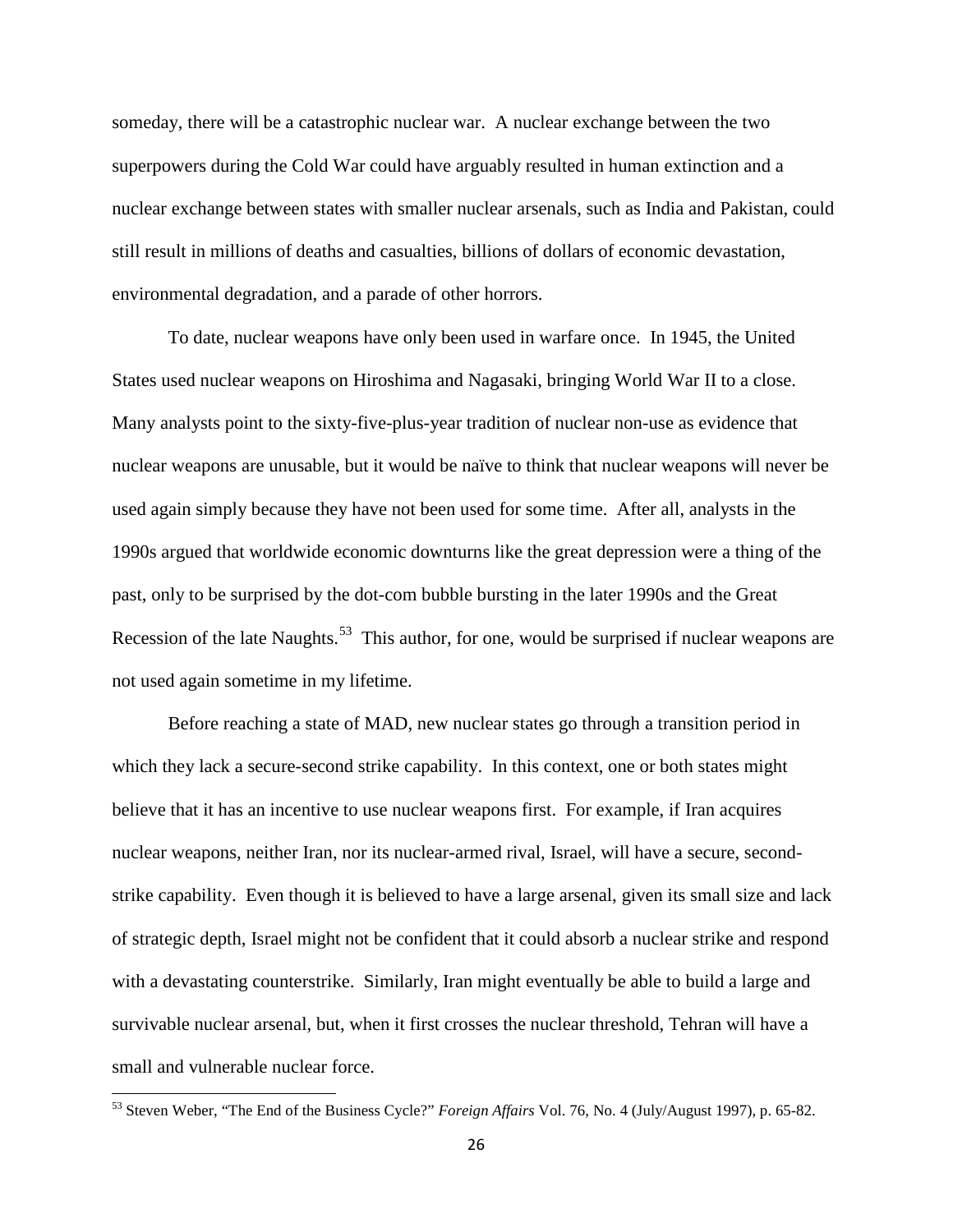In these pre-MAD situations, there are at least three ways that nuclear war could occur. First, the state with the nuclear advantage might believe it has a splendid first strike capability. In a crisis, Israel might, therefore, decide to launch a preventive nuclear strike to disarm Iran's nuclear capabilities and eliminate the threat of nuclear war against Israel. Indeed, this incentive might be further increased by Israel's aggressive strategic culture that emphasizes preemptive action. Second, the state with a small and vulnerable nuclear arsenal, in this case Iran, might feel use 'em or loose 'em pressures. That is, if Tehran believes that Israel might launch a preemptive strike, Iran might decide to strike first rather than risk having its entire nuclear arsenal destroyed. Third, as Thomas Schelling has argued, nuclear war could result due to the reciprocal fear of surprise attack.<sup>[54](#page-26-0)</sup> If there are advantages to striking first, one state might start a nuclear war in the belief that war is inevitable and that it would be better to go first than to go second. In a future Israeli-Iranian crisis, for example, Israel and Iran might both prefer to avoid a nuclear war, but decide to strike first rather than suffer a devastating first attack from an opponent.

Even in a world of MAD, there is a risk of nuclear war. Rational deterrence theory assumes nuclear-armed states are governed by rational leaders who would not intentionally launch a suicidal nuclear war. This assumption appears to have applied to past and current nuclear powers, but there is no guarantee that it will continue to hold in the future. For example, Iran's theocratic government, despite its inflammatory rhetoric, has followed a fairly pragmatic foreign policy since 1979, but it contains leaders who genuinely hold millenarian religious worldviews who could one day ascend to power and have their finger on the nuclear trigger. We cannot rule out the possibility that, as nuclear weapons continue to spread, some leader will choose to launch a nuclear war, knowing full well that it could result in self-destruction.

<span id="page-26-0"></span><sup>54</sup> Thomas Schelling, "Reciprocal Fear of Surprise Attack," (Santa Monica, CA: Rand Paper, 1958).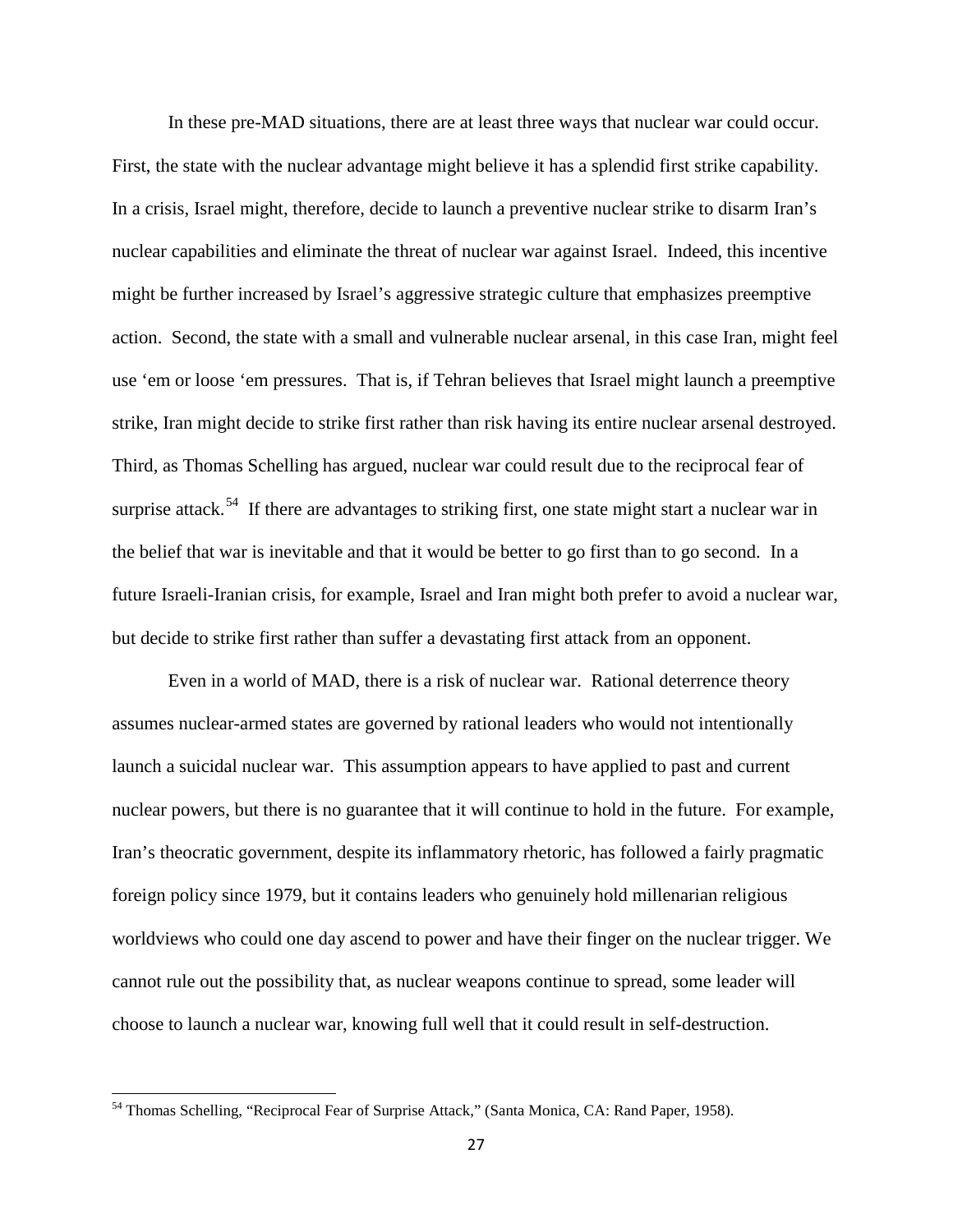One does not need to resort to irrationality, however, to imagine a nuclear war under MAD. Nuclear weapons may deter leaders from intentionally launching full-scale wars, but they do not mean the end of international politics. As was discussed above, nuclear-armed states still have conflicts of interest and leaders still seek to coerce nuclear-armed adversaries. This leads to the credibility problem that is at the heart of modern deterrence theory: how can you credibly threaten to attack a nuclear-armed opponent? Deterrence theorists have devised at least two answers to this question. First, as stated above, leaders can choose to launch a limited nuclear war.<sup>55</sup> This strategy might be especially attractive to states in a position of conventional military inferiority that might have an incentive to escalate a crisis quickly. During the Cold War, the United States was willing to use nuclear weapons first to stop a Soviet invasion of Western Europe given NATO's conventional inferiority. As Russia's conventional military power has deteriorated since the end of the Cold War, Moscow has come to rely more heavily on nuclear weapons in its strategic doctrine. Indeed, Russian strategy calls for the use of nuclear weapons early in a conflict (something that most Western strategists would consider to be escalatory) as a way to de-escalate a crisis. Similarly, Pakistan's military plans for nuclear use in the event of an invasion from conventionally stronger India. And finally, Chinese generals openly talk about the possibility of nuclear use against a U.S. superpower in a possible East Asia contingency.

Second, as was also discussed above, leaders can make a "threat that leaves something to chance."<sup>[56](#page-27-1)</sup> They can initiate a nuclear crisis. By playing these risky games of nuclear brinkmanship, states can increases the risk of nuclear war in an attempt to force a less resolved adversary to back down. Historical crises have not resulted in nuclear war, but many of them, including the 1962 Cuban Missile Crisis, have come close. And scholars have documented

<span id="page-27-1"></span>

<span id="page-27-0"></span><sup>55</sup> Klaus Knorr, *Limited Strategic War,* 1962. <sup>56</sup> Thomas Schelling, *Arms and Influence*, 1966.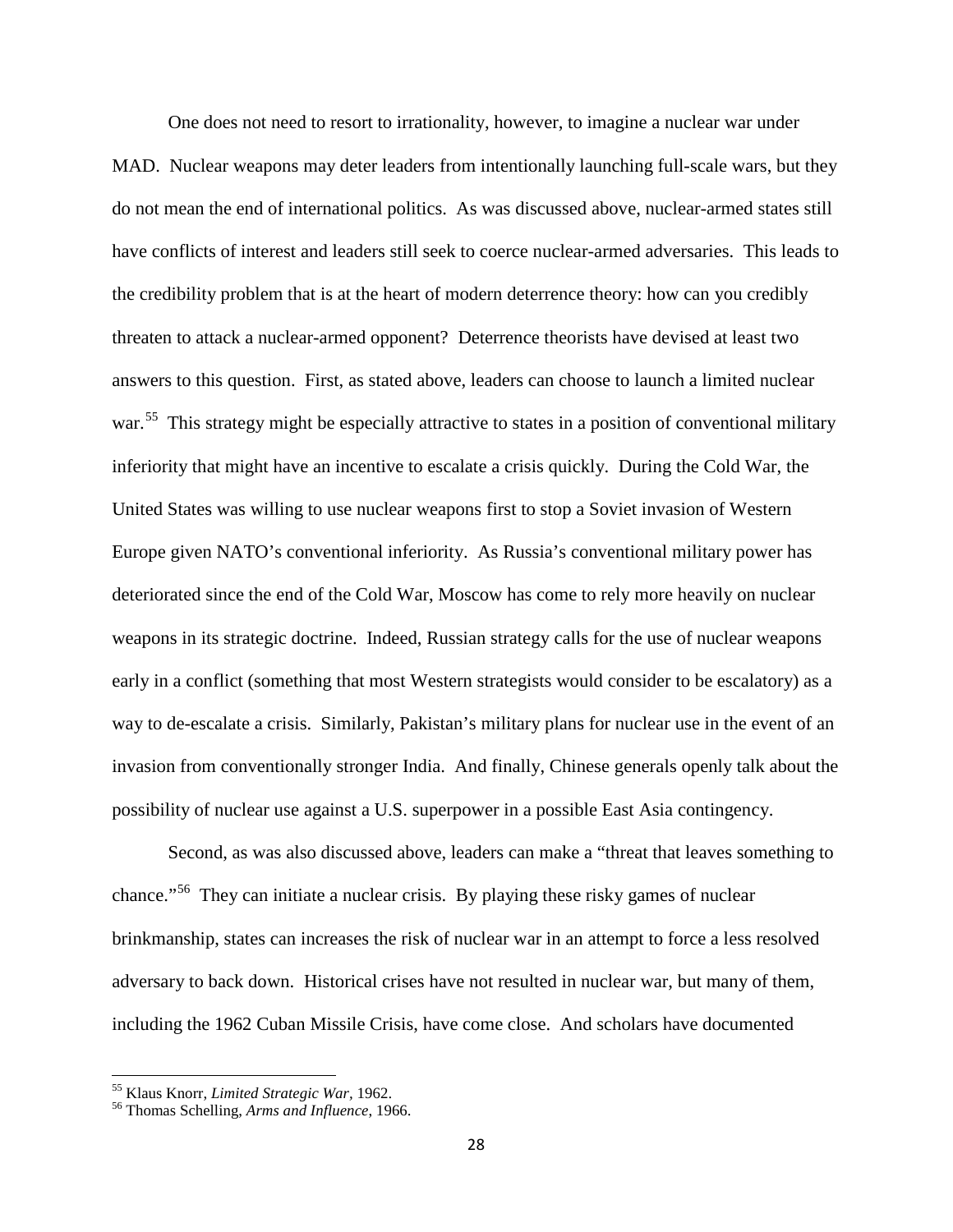historical incidents when accidents could have led to war.<sup>57</sup> When we think about future nuclear crisis dyads, such as Iran and Israel, there are fewer sources of stability than existed during the Cold War, meaning that there is a very real risk that a future Middle East crisis could result in a devastating nuclear exchange.

Nuclear terrorism. The spread of nuclear weapons also increases the risk of nuclear terrorism.<sup>[58](#page-28-1)</sup> It used to be said that "terrorists want a lot of people watching, not a lot of people dead," but the terrorist attacks of September 11, 2001 changed expert perceptions of the terrorist threat.<sup>59</sup> September  $11<sup>th</sup>$  demonstrated that Al Qaeda and other modern terrorist groups are interested in imposing massive casualties and there are few better ways of killing large numbers of civilians than detonating a nuclear weapon in a major metropolitan area. While September  $11<sup>th</sup>$  was one of the greatest tragedies in American history, it would have been much worse had Osama Bin Laden been able to acquire nuclear weapons. Osama Bin Laden declared it a "religious duty" for Al Qaeda to acquire nuclear weapons and radical clerics have issued fatwas declaring it permissible to use nuclear weapons in Jihad against the West.<sup>60</sup> Unlike states, which can be more easily deterred, there is little doubt that if terrorists acquired nuclear weapons, they would use them. Indeed, in recent years, many U.S. politicians and security analysts have agreed that nuclear terrorism poses the greatest threat to U.S. national security.<sup>[61](#page-28-4)</sup>

Wanting nuclear weapons and actually possessing them, however, are two different things and many analysts have pointed out the tremendous hurdles that terrorists would have to

<span id="page-28-0"></span><sup>57</sup> See, for example, Scott Sagan, *The Limits of Safety: Organizations, Accidents, and Nuclear Weapons* (Princeton

<span id="page-28-1"></span><sup>&</sup>lt;sup>58</sup> On nuclear terrorism, see, for example, Michael Levi, *On Nuclear Terrorism* (Cambridge: Harvard University Press, 2007).<br><sup>59</sup> Brian Michael Jenkins, "The New Age of Terrorism," Santa Monica, CA: Rand, 2006.

<span id="page-28-2"></span>

<span id="page-28-3"></span><sup>&</sup>lt;sup>60</sup> Fissile Materials Working Group, "After Bin Laden: Nuclear Terrorism Still a Top Threat," *Bulletin of the Atomic Scientists* May 13, 2011.<br><sup>61</sup> Ibid.

<span id="page-28-4"></span>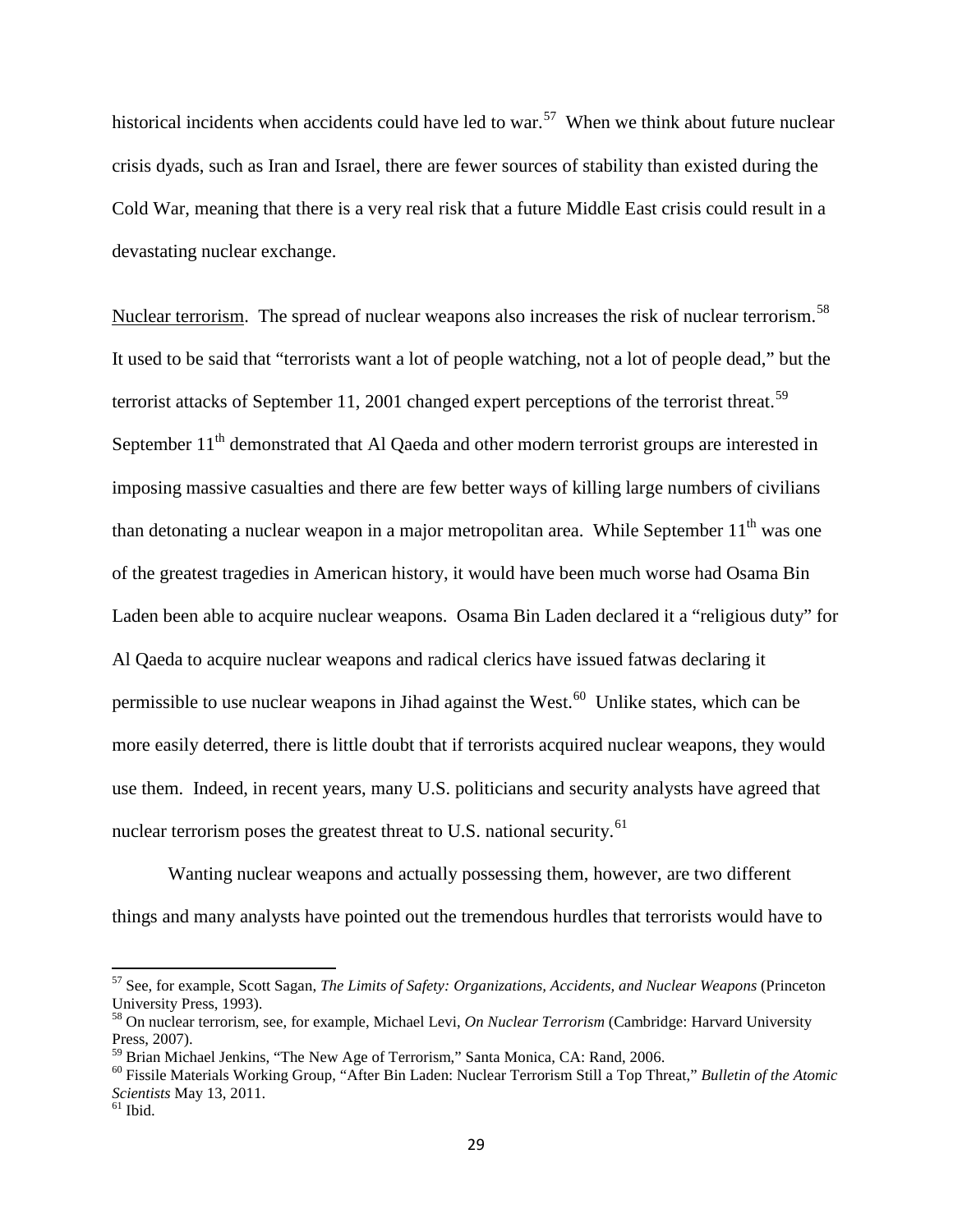overcome in order to acquire nuclear weapons.<sup>62</sup> Nevertheless, as nuclear weapons spread, the possibility that they will eventually fall into terrorist hands increases. States could intentionally transfer nuclear weapons, or the fissile material required to build them, to terrorist groups. There are good reasons why a state might be reluctant to transfer nuclear weapons to terrorists, but, as nuclear weapons spread, the possibility that a leader might someday purposely arm a terrorist group increases. Some fear, for example, that Iran, with its close ties to Hamas and Hezbollah, might be at a heightened risk of transferring nuclear weapons to terrorists. Moreover, even if no state would ever intentionally transfer nuclear capabilities to terrorists, a new nuclear state, with underdeveloped security procedures, might be vulnerable to theft, allowing terrorist groups or corrupt or ideologically-motivated insiders to transfer dangerous material to terrorists. There is evidence, for example, that representatives from Pakistan's atomic energy establishment met with Al Qaeda members to discuss a possible nuclear deal.<sup>63</sup> Finally, a nuclear-armed state could collapse, resulting in a breakdown of law and order and a loose nuclear weapons problem. U.S. officials are currently very concerned about what would happen to Pakistan's nuclear weapons if the government were to fall. As nuclear weapons spread, this problem is only further amplified. Iran is a country with a history of revolutions and a government with a tenuous hold on power. The regime change that Washing has long dreamed about in Tehran could actually become a nightmare if a nuclear-armed Iran suffered a break down in authority, forcing us to worry about the fate of Iran's nuclear arsenal.

Regional instability: The spread of nuclear weapons also emboldens nuclear powers contributing to regional instability. States that lack nuclear weapons need to fear direct military attack from

<span id="page-29-1"></span><span id="page-29-0"></span><sup>&</sup>lt;sup>62</sup> Michael Levi, *On Nuclear Terrorism*, 2007.<br><sup>63</sup> David Albright, *Peddling Peril: How the Secret Nuclear Trade Arms America's Enemies* (New York: Free Press, 2012).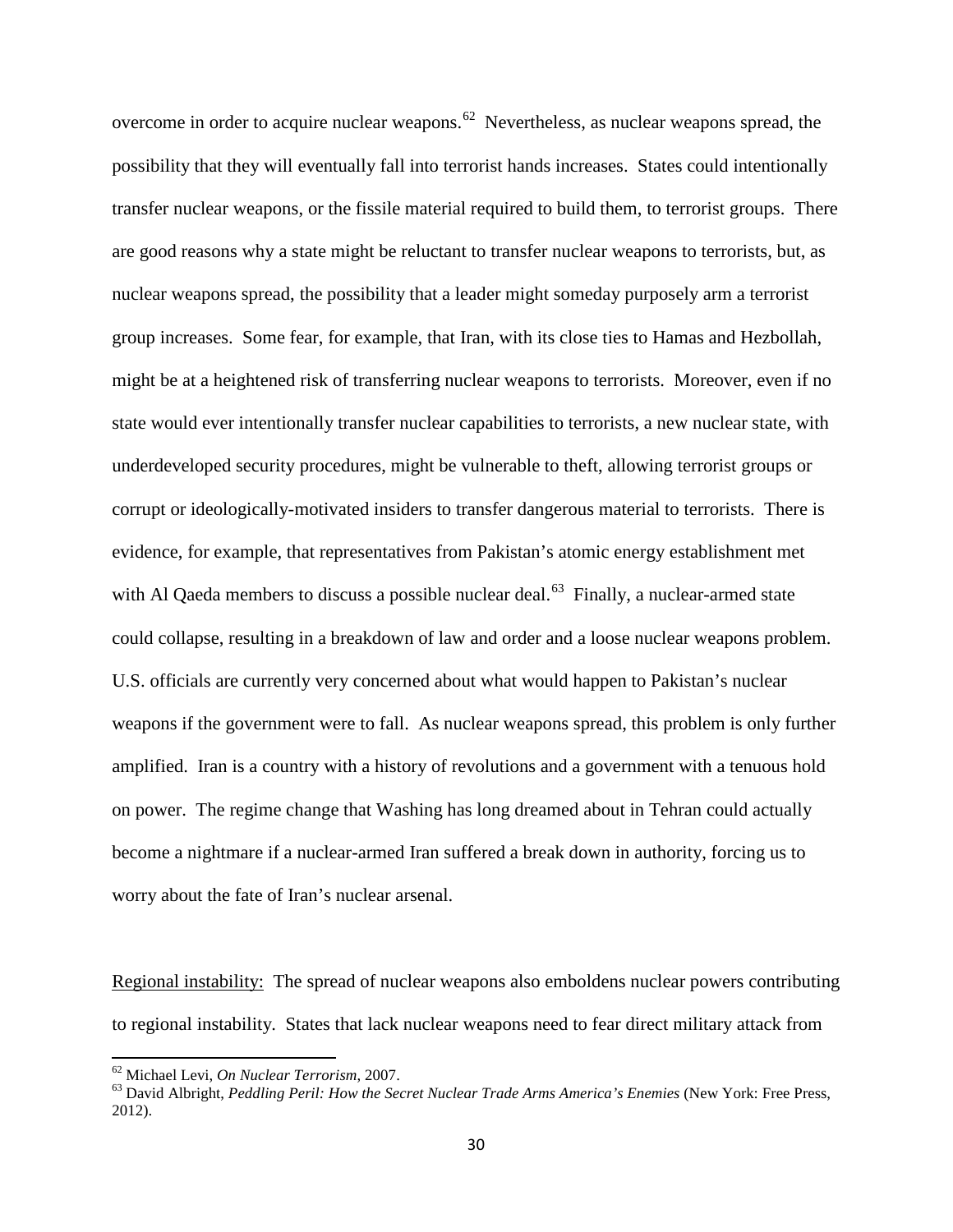other states, but states with nuclear weapons can be confident that they can deter an intentional military attack, giving them an incentive to be more aggressive in the conduct of their foreign policy. In this way, nuclear weapons provide a shield under which states can feel free to engage in lower-level aggression. Indeed, international relations theories about the "stability-instability paradox" maintain that stability at the nuclear level contributes to conventional instability.<sup>[64](#page-30-0)</sup>

Historically, we have seen that the spread of nuclear weapons has emboldened their possessors and contributed to regional instability. Recent scholarly analyses have demonstrated that, after controlling for other relevant factors, nuclear-weapon states are more likely to engage in conflict than nonnuclear-weapon states and that this aggressiveness is more pronounced in new nuclear states that have less experience with nuclear diplomacy.<sup>65</sup> Similarly, research on internal decision-making in Pakistan reveals that Pakistani foreign policymakers may have been emboldened by the acquisition of nuclear weapons, which encouraged them to initiate militarized disputes against India. $^{66}$ 

Currently, Iran restrains its foreign policy because it fears a major military retaliation from the United States or Israel, but with nuclear weapons it could feel free to push harder. A nuclear-armed Iran would likely step up support to terrorist and proxy groups and engage in more aggressive coercive diplomacy. With a nuclear-armed Iran increasingly throwing its weight around in the region, we could witness an even more crisis prone Middle East. And in a poly-nuclear Middle East with Israel, Iran, and, in the future, possibly other states, armed with nuclear weapons, any one of those crises could result in a catastrophic nuclear exchange.

<span id="page-30-0"></span><sup>&</sup>lt;sup>64</sup> Glenn H. Snyder, "The Balance of Power and the Balance of Terror," in *The Balance of Power*, ed. Paul Seabury (San Francisco: Chandler, 1965), p. 184-201.

<span id="page-30-1"></span><sup>&</sup>lt;sup>65</sup> Robert Rauchhaus, "Evaluating the Nuclear Peace Hypothesis: A Quantitative Approach," *Journal of Conflict Resolution* Vol. 53, No. 2 (April 2009), p. 258-277; Michael Horowitz, "The Spread of Nuclear Weapons and International Conflict: Does Experience Matter?" *Journal of Conflict Resolution* Vol. 53, No. 2 (April 2009), p. 234- 257.

<span id="page-30-2"></span><sup>66</sup> Paul Kapur, *Dangerous Deterrent*, 2007.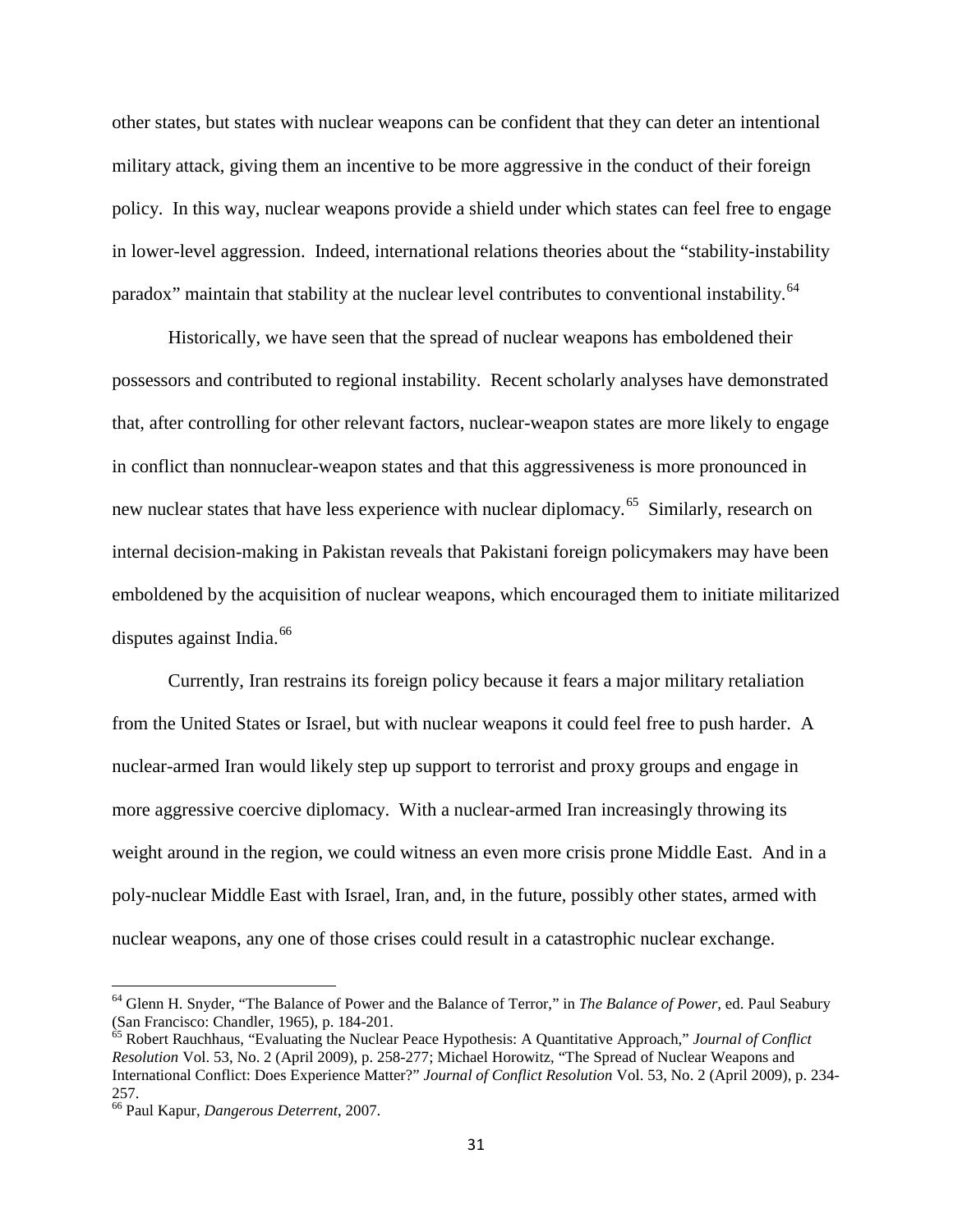Nuclear proliferation can also lead to regional instability due to preventive strikes against nuclear programs. States often conduct preventive military strikes to prevent adversaries from acquiring nuclear weapons. Historically, the United States attacked German nuclear facilities during World War II, Israel bombed a nuclear reactor in Iraq in 1981, Iraq bombed Iran's Bushehr reactors in the Iran-Iraq War in the 1980s and Iran returned the favor against Iraq's Osiraq reactor, a U.S.-led international coalition destroyed Iraq's nuclear infrastructure in the first Gulf War in 1991, and Israel bombed a Syrian nuclear reactor in 2007. These strikes have not led to extensive conflagrations in the past, but we might not be so lucky in the future. At the time of writing in 2012, the United States and Israel were polishing military plans to attack Iran's nuclear program and some experts maintain that such a strike could result in a wider regional war.

Constrained freedom of action. The spread of nuclear weapons also disadvantages American's national security by constraining U.S. freedom of action. As the most powerful country on the planet, with the ability to project power to every corner of the globe, the United States has the ability to threaten or protect every other state in the international system. This is a significant source of strategic leverage and maintaining freedom of action is an important objective of U.S. national security policy.<sup>[67](#page-31-0)</sup>

As nuclear weapons spread, however, America's military freedom of action is constrained. The United States can use, or credibly threaten to use, force against nonnuclear states. The threat of military action against nuclear-armed states is much less credible, however, because nuclear-armed states can deter U.S. military action with the threat of nuclear retaliation. In January 2012, for example, Iran threatened to close the Strait of Hormuz, a narrow Persian

<span id="page-31-0"></span><sup>67</sup> See, for example, Donald Rumsfeld, *The National Defense Strategy of the United States of America*, March 2005.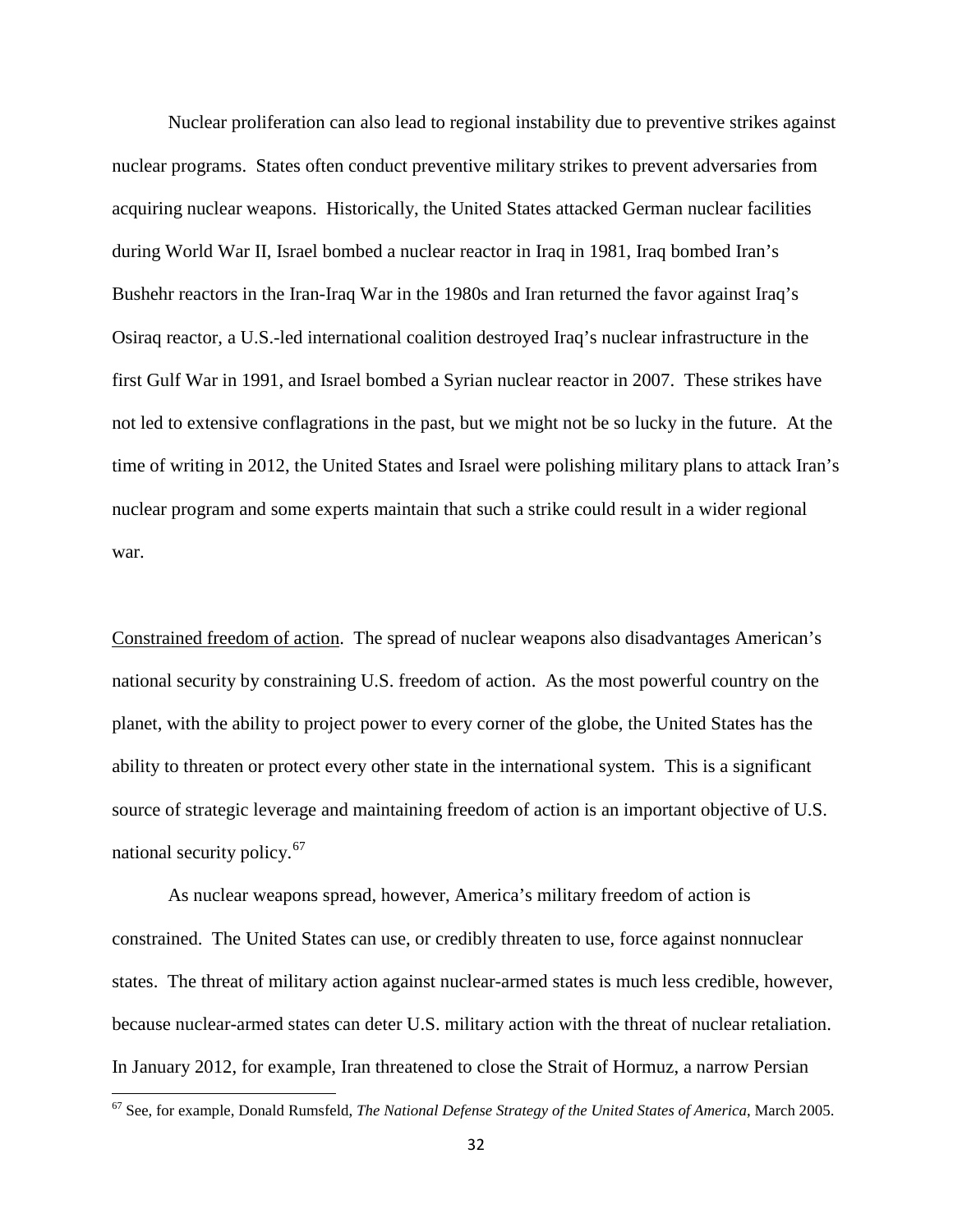Gulf waterway through which roughly 20% of the world's oil flows, and the United States issued a counter-threat, declaring that Washington would use force to reopen the Strait if necessary. If Iran had had nuclear weapons, however, Washington's threats would have been much less credible. Would a U.S. President really be willing to risk nuclear war with Iran in order to reopen the Strait? Maybe. But, maybe not. While the United States might not be deterred in every contingency against a nuclear-armed state, it is clear that, at a minimum, the spread of nuclear weapons greatly complicates U.S. decisions to use force.

Undermines alliances: The spread of nuclear weapons also complicates U.S. alliance relationships. Washington uses the promise of military protection as a way to cement its alliance structures. U.S. allies depend on America's protection, giving Washington influence over allied states' foreign policies. Historically, the United States has offered, and threatened to retract, the security guarantee carrot to prevent allied states from acting contrary to its interests. As nuclear weapons spread, however, alliances held together by promises of military protection are undermined in two ways. First, U.S. allies may doubt the credibility of Washington's commitments to provide a military defense against nuclear-armed states, leading them to weaken ties with their patron. As Charles de Gaulle famously asked about the U.S. commitment to defend France from the Soviet Union during the Cold War, would Washington be willing to trade New York for Paris? Similarly, if Iran acquires nuclear weapons, U.S. partners in the Middle East, such as Israel and Gulf States, will question Washington's resolve to defend them from Iran. After all, if the United States proves unwilling to use force to prevent Iran from acquiring nuclear weapons, would it really be willing to fight a war against a nuclear-armed

33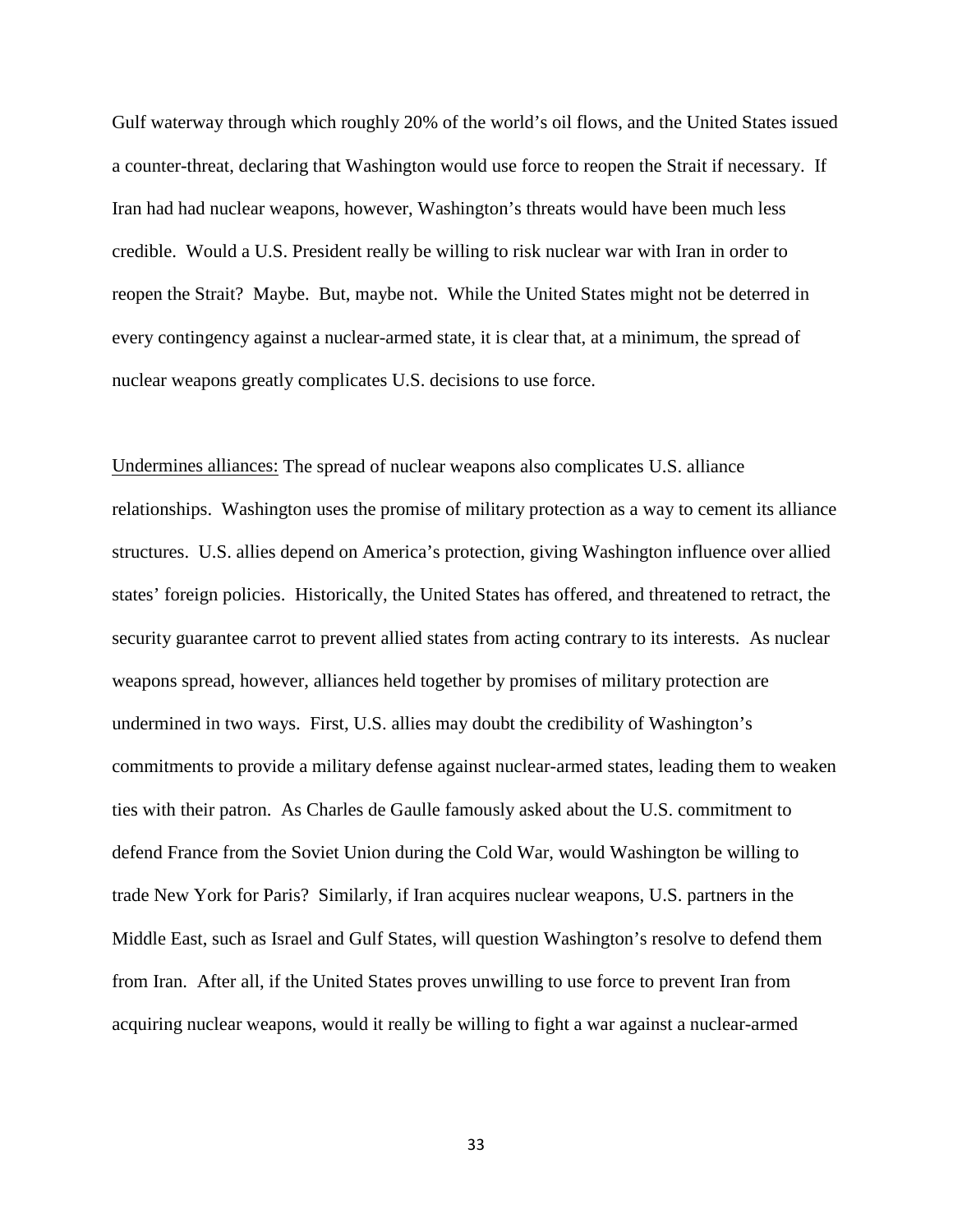Iran? Qatar, for example, already appears to be hedging its bets, loosening ties to Washington and warming to Tehran.

Second, nuclear proliferation could encourage client states to acquire nuclear weapons themselves, giving them greater security independence and making them less dependable allies. According to many scholars, the acquisition of the *force de frappe* was instrumental in permitting the French Fifth Republic under President Charles de Gualle to pursue a foreign policy path independent from Washington and NATO.<sup>68</sup> Similarly, it is possible that Turkey, Saudi Arabia, and other regional states will acquire independent nuclear capabilities to counter Iran's nuclear arsenal, greatly destabilizing an already unstable region and threatening Washington's ability to influence regional dynamics.

Further proliferation. Nuclear proliferation poses an additional threat to international peace and security because it causes further proliferation. As former Secretary of State George Schultz once said, "proliferation begets proliferation."[69](#page-33-1) When one country acquires nuclear weapons, its regional adversaries, feeling threatened by its neighbor's new nuclear capabilities, are more likely to attempt to acquire nuclear weapons in response. Indeed, the history of nuclear proliferation can be read as a chain reaction of proliferation. The United States acquired nuclear weapons in response to Nazi Germany's crash nuclear program. The Soviet Union and China acquired nuclear weapons to counter the U.S. nuclear arsenal. The United Kingdom and France went nuclear to protect themselves from the Soviet Union. India's bomb was meant to counter China and it, in turn, spurred Pakistan to join the nuclear club. Today, we worry that if Iran

<span id="page-33-0"></span><sup>68</sup> See, for example, Lawrence Scheinman, *Atomic Energy Policy in France*, 1965; Wilfred L. Kohl, *French Nuclear* 

<span id="page-33-1"></span><sup>&</sup>lt;sup>69</sup> Philipp Bleek, *The Nuclear Domino Myth: Why Proliferation Rarely Begets Proliferation*. PhD Dissertation. Department of Government, Georgetown University, 2010.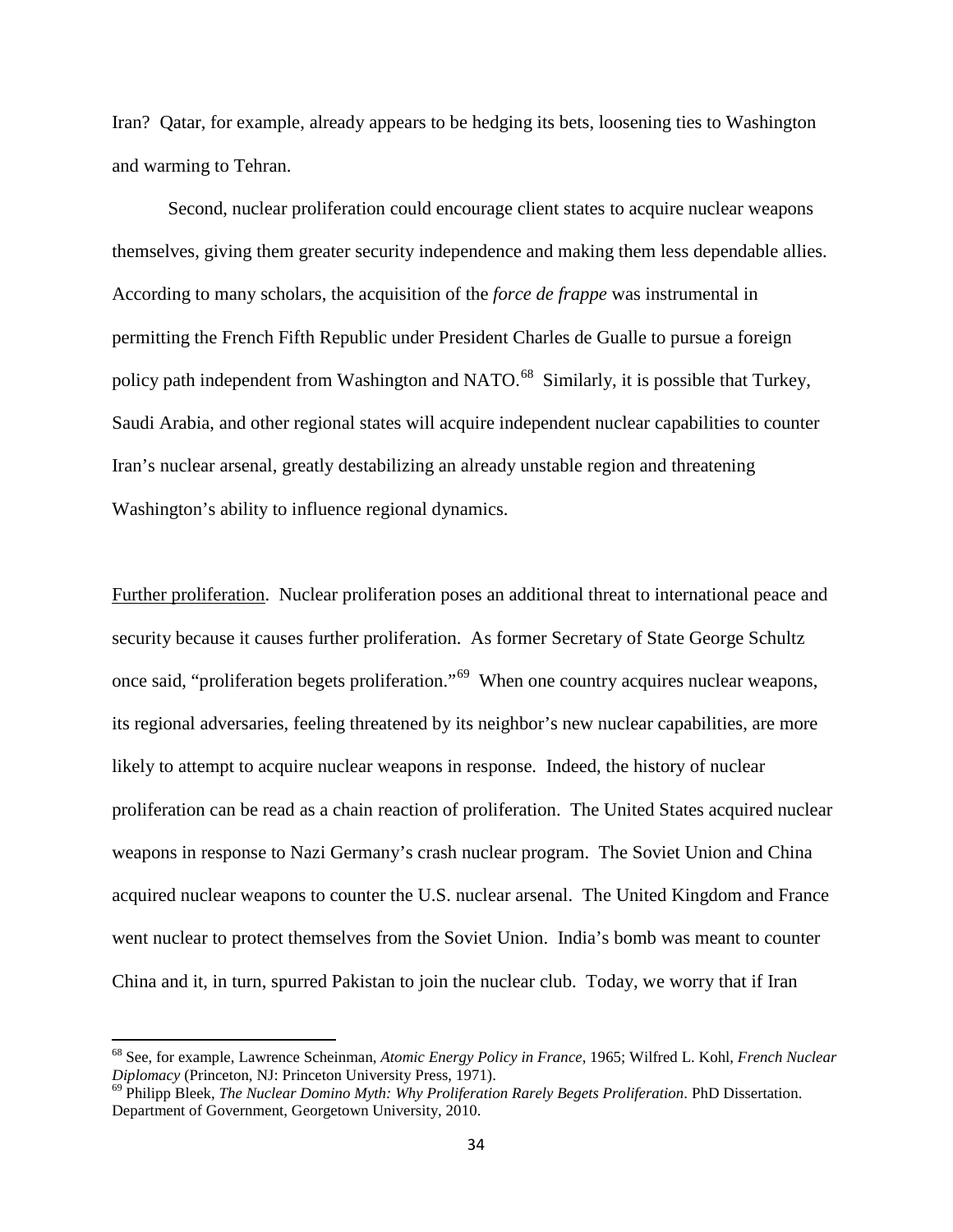acquires nuclear weapons, other Middle Eastern countries, such as Egypt, Iraq, Turkey, and Saudi Arabia, might desire nuclear capabilities, triggering an arms race in a strategically important and volatile region.

Of course, reactive proliferation does not always occur. In the early 1960s, for example, U.S. officials worried that a nuclear-armed China would cause Taiwan, Japan, India, Pakistan, and other states to acquire nuclear weapons.<sup>[70](#page-34-0)</sup> In hindsight, we now know that they were correct in some cases, but wrong in others. Using statistical analysis, Philipp Bleek has shown that reactive proliferation is not automatic, but that rather, states are more likely to proliferate in response to neighbors when three conditions are met 1) there is an intense security rivalry between the two countries, 2) the potential proliferant state does not have a security guarantee from a nuclear-armed patron 3) and the potential proliferant state has the industrial and technical capacity to launch an indigenous nuclear program.<sup>71</sup> In other words, reactive proliferation is real, but it is also conditional. If Iran enters the nuclear club, therefore, it is likely that some, but not all, of the countries that we currently worry about will eventually follow suit and become nuclear powers.

We should worry about the spread of nuclear weapons in every case, therefore, because the problem will likely extend beyond that specific case. As Wohlstetter cautioned decades ago, proliferation is not an N problem, but an N+1 problem. Further nuclear proliferation is not necessarily a problem, of course, if the spread of nuclear weapons is irrelevant or even good for international politics as obsessionists and optimists protest. But, as the above discussion makes clear, nuclear proliferation, and the further nuclear proliferation it causes, increases the risk of nuclear war and nuclear terrorism, threatens global and regional stability, constrains U.S.

<span id="page-34-0"></span><sup>70</sup> Francis J. Gavin, "Blasts from the Past: Proliferation Lessons from the 1960s," *International Security*, Vol. 29,

<span id="page-34-1"></span> $^{71}$  Philipp Bleek, *The Nuclear Domino Myth*, 2010.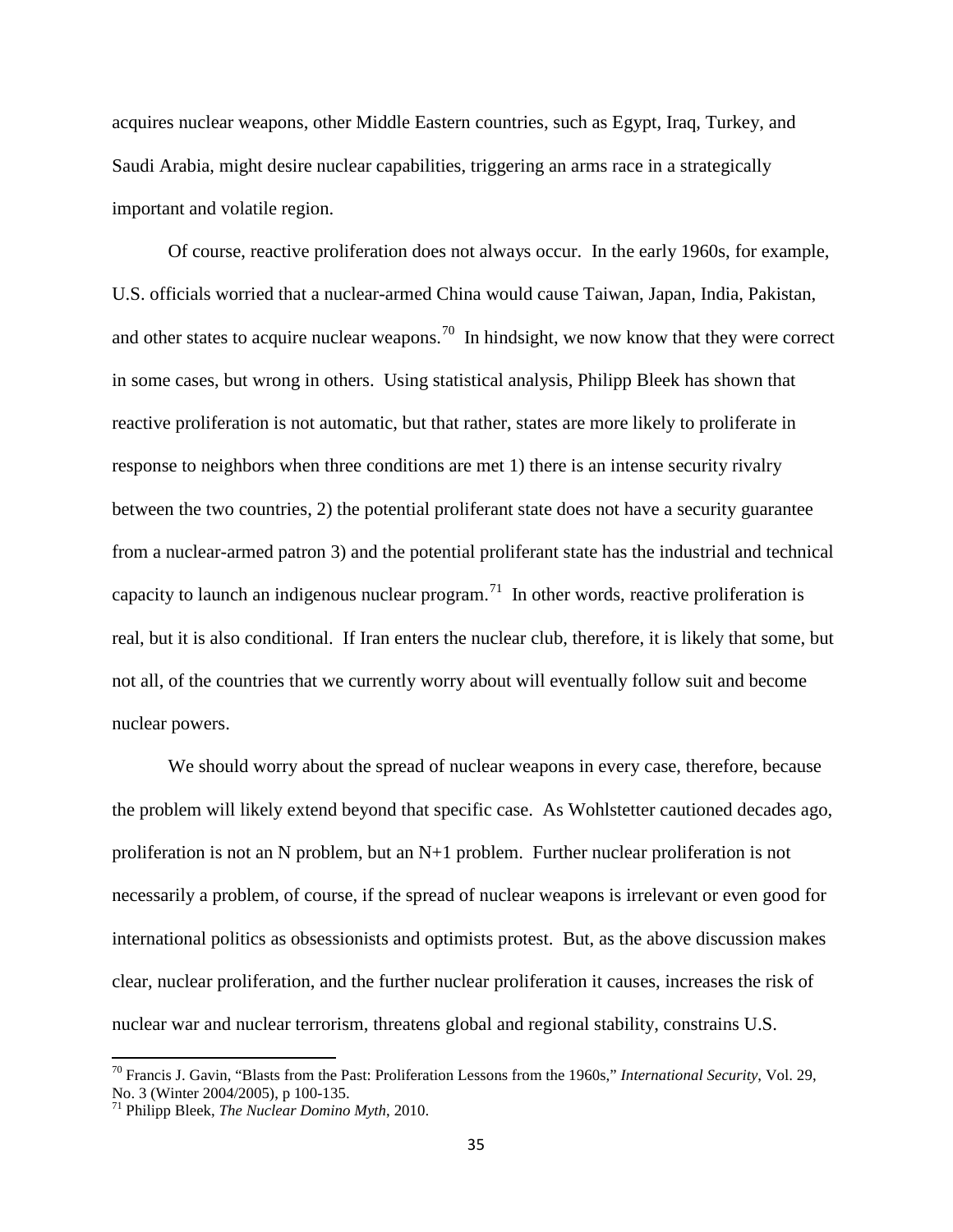freedom of action, and weakens America's alliance relationships, giving us all good reason to fear the spread of nuclear weapons.

#### **Conclusion**

This article analyzed the past, present, and future of proliferation optimism. It began by reviewing the academic and policy origins of the pillars of proliferation optimism thinking. Next, it examined more recent work in this tradition, including a review of both proliferation optimism and proliferation anti-obsessionism. I demonstrated that this literature brings an important perspective to bear on the question of nuclear proliferation and reins in worst-case analyses of the consequences of nuclear proliferation. At the same, I argued that, in making the case for the irrelevance of nuclear weapons, this literature swings too far in the opposite direction. Moreover, I demonstrated that too often these theorists support their arguments with contradictory logics and weak empirical evidence. Finally, I restated the argument about why the spread of nuclear weapons continues to pose a threat to international peace and security. Despite the claims of optimists, there is no getting around the fact that nuclear proliferation increases the risks of nuclear war, nuclear terrorism, regional instability, constrained U.S. freedom of action, weakened U.S. alliances, and further proliferation.

The findings of this article have important implications for the scholarly study of nuclear proliferation. While proliferation optimism and proliferation anti-obsessionism have made the field of nonproliferation studies more interesting in recent years, their inherent logical weaknesses means that they should remain niche, not mainstream, approaches to the study of nuclear proliferation. This article, therefore, aims to bring proliferation pessimism back in. The diffusion of the most powerful weapons ever invented by man is a serious problem. Period. The burden of proof is on those who wish to claim otherwise. So far, the optimists and anti-

36